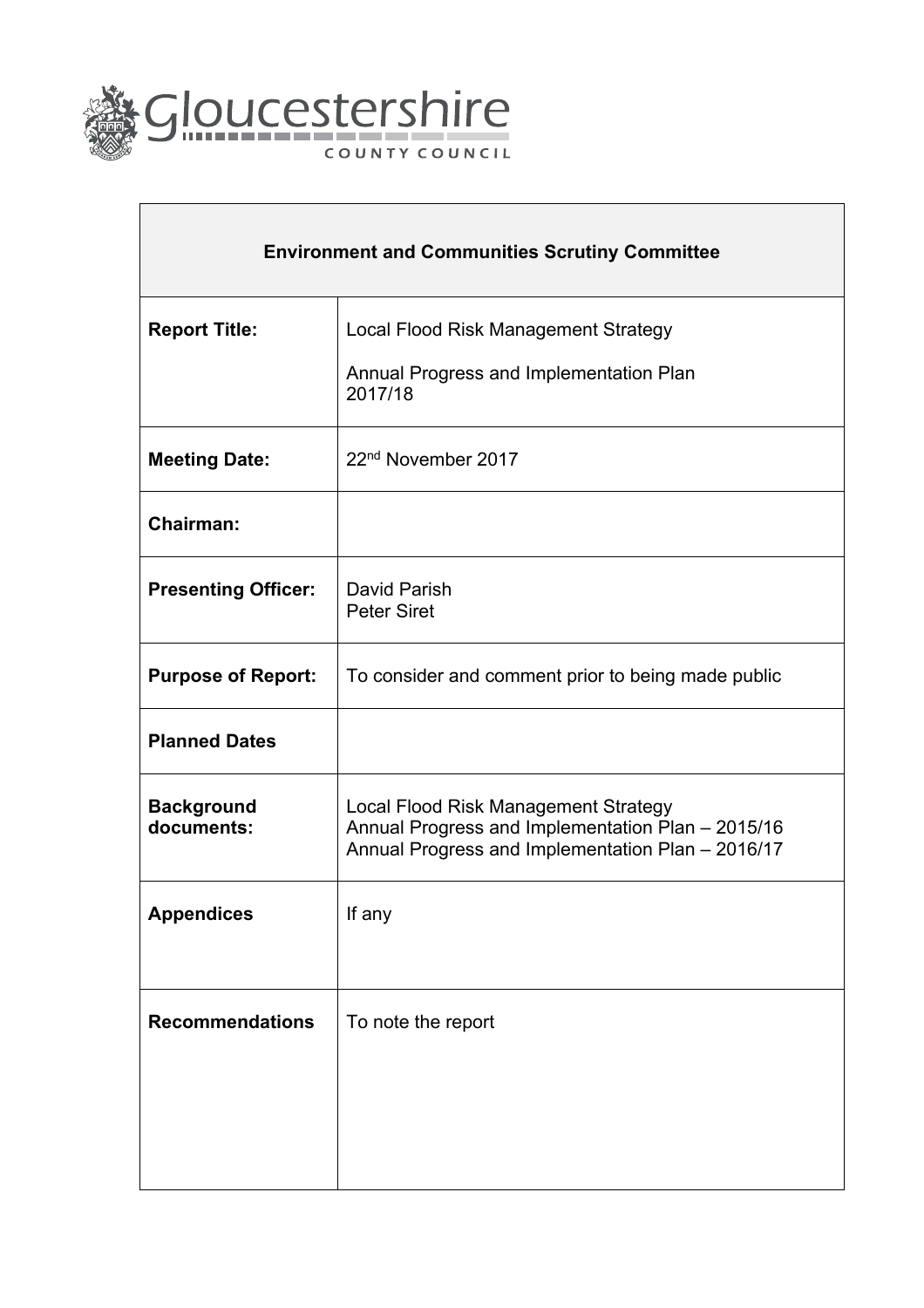#### **Gloucestershire County Council**

#### **Environment and Communities Scrutiny Committee**

#### **22nd November 2017**

#### **Subject: Draft Local Flood Risk Management Strategy Annual Progress and Implementation Plan**

#### **Background**

In 2010, following the enactment of the Flood and Water Management Act, Gloucestershire County Council (GCC) was made the Lead Local Flood Authority (LLFA) for Gloucestershire and given a leadership and coordinating role for flood risk management in the county. The Council was also given an operational role for managing flood risk from surface water runoff, ordinary watercourses and groundwater, on top of the existing responsibilities we had for managing flooding and drainage from the highway network.

The Council adopted its Local Flood Risk Management Strategy in 2014, which sets out proposals to fulfil the new role over the subsequent 10 years, a full copy is available on the Flood Risk related pages on the Council's website; [www.gloucestershire.gov.uk/your-community/emergencies-and-your](http://www.gloucestershire.gov.uk/your-community/emergencies-and-your-safety/flooding-and-drainage/gloucestershire-county-councils-local-flood-risk-management-strategy-lfrms/)[safety/flooding-and-drainage/gloucestershire-county-councils-local-flood-risk](http://www.gloucestershire.gov.uk/your-community/emergencies-and-your-safety/flooding-and-drainage/gloucestershire-county-councils-local-flood-risk-management-strategy-lfrms/)[management-strategy-lfrms/.](http://www.gloucestershire.gov.uk/your-community/emergencies-and-your-safety/flooding-and-drainage/gloucestershire-county-councils-local-flood-risk-management-strategy-lfrms/)

The Strategy sets out objectives for managing flood risk, the current understanding of flood risk, how this will improve in the future, how the Council will work with stakeholders and local communities and how it will prioritise investment and seek partnership funding. It is necessary to produce an Annual Progress and Implementation Plan to enable the Council to respond to any legislative, regulatory and financial changes that might occur during the delivery period of the Local Strategy. This will provide specific details on the progress against the Local Strategy, the changes which will impact on the delivery of the Strategy and the priorities for investment for the forthcoming year.

Please refer to the appended draft Annual Progress and Implementation Plan 2017/18.

#### **Summary of this year's Implementation Plan**

Marking the 10 year anniversary of the 2007 floods, the Council contributed to the Gloucester Cathedral service leaflet for remembering the efforts and response of the emergency services. Officers attended events at Gloucester Carnival and the Police Open Day in partnership with the Environment Agency and the Flood Advisory Service to raise public awareness of flooding and the measures they can take to protect their property.

Over the coming year it is proposed to replace our current flood reporting system to provide a much improved service which will allow members of the public to report flooding online. This should ensure we build a much more comprehensive picture of flooding in Gloucestershire and develop our understanding of flood risk.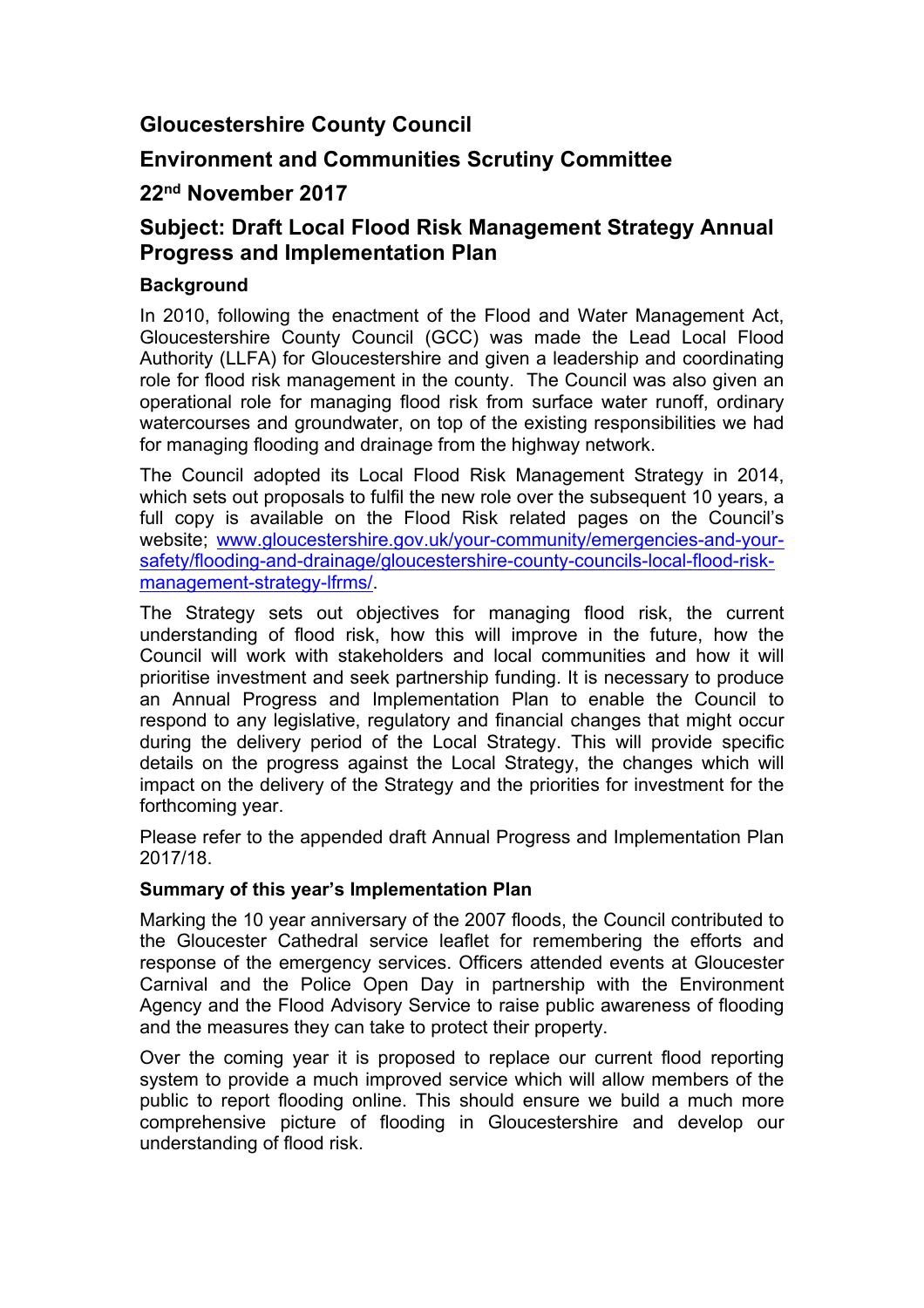In the last 12 months a number of flood alleviation schemes have been completed by the District Councils with financial contributions from GCC including Moreton in Marsh, Lakeside Avenue in Lydney, Southfield Manor Estate in Cheltenham and Stroud Road in Gloucester.

A scheme benefitting approximately 179 properties in Cheltenham has commenced at Priors/Oakley involving the construction of two large attenuation basins which will restrict the amount of water entering the town from the Wymans Brook and Noverton Brook. The work undertaken to date has been archaeological mitigation required to discharge pre commencement planning conditions. The main civil engineering work is expected to commence early in 2018 and will take approximately 6 months to complete.

Design and planning work is in progress to develop flood alleviation or protection schemes at Brockworth, Churchdown, Bishop's Cleeve, Cirencester, Nailsworth, Podsmead and Hucclecote.

#### **Action Required**

Members are requested to consider the plan and provide comments. A final version of the Plan, after taking into consideration any feedback, will then be added to the Flood Risk related pages on the Council's website.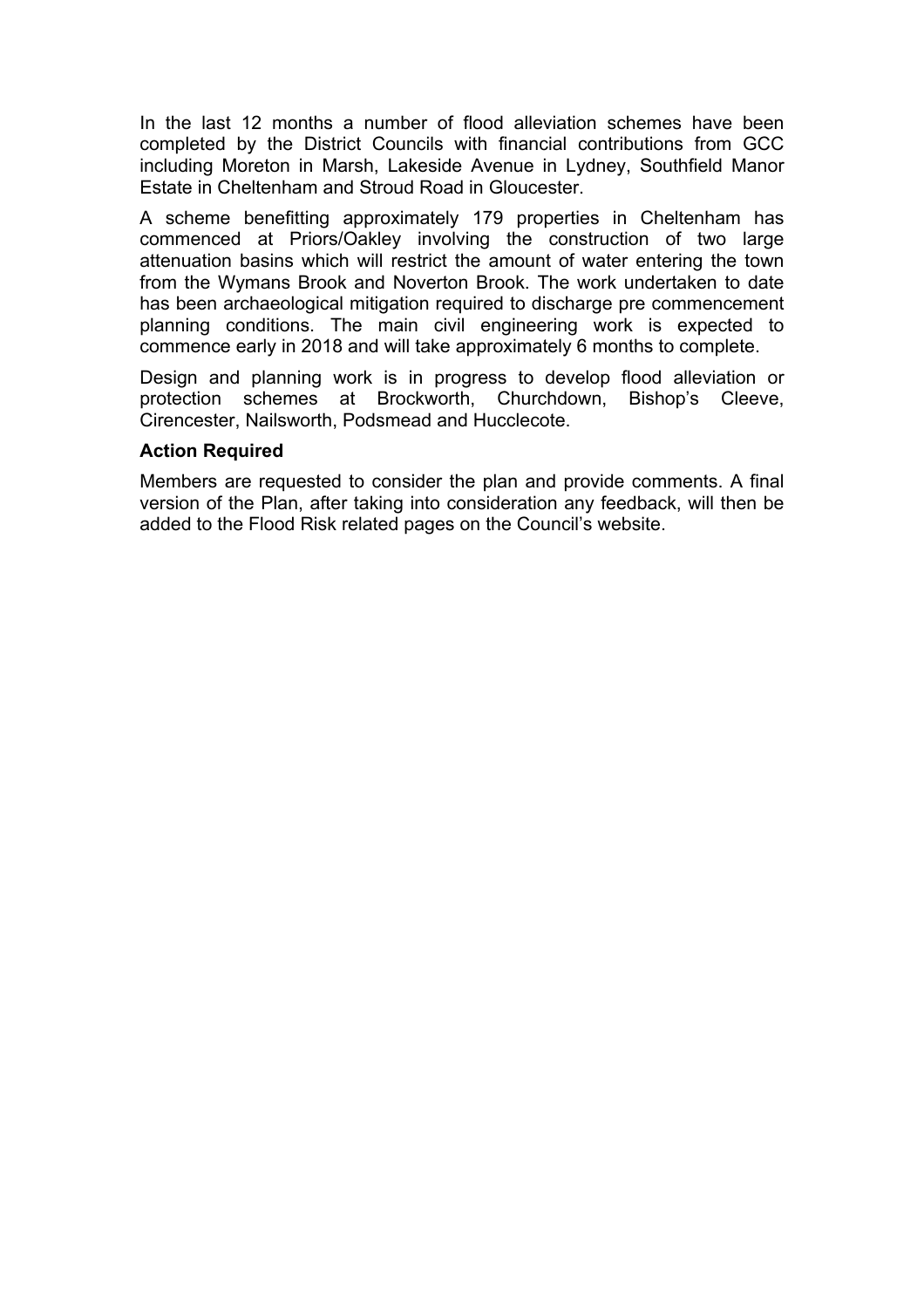# Gloucestershire County Council

Local Flood Risk Management **Strategy** 

Annual Progress and Implementation Plan 2017/18

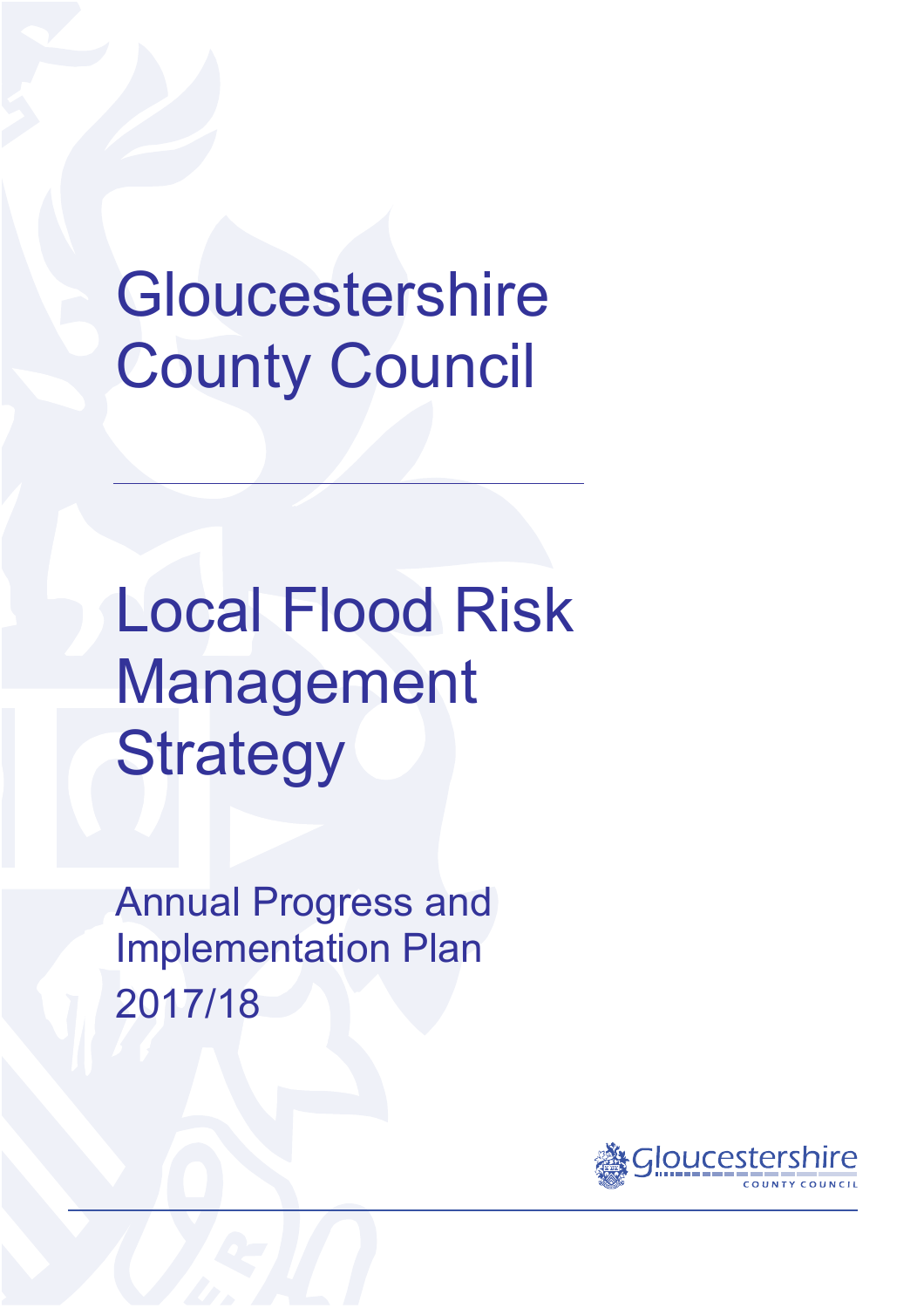# **Document Status**

This annual progress and implementation plan has been produced to consider progress against actions in the adopted Local Flood Risk Management Strategy, and to identify proposed measures to manage flood risk in the county for the forthcoming year.

#### **Amendment Record:**

| <b>Revision</b> | <b>Description</b>  | <b>Date</b> | <b>Signed</b> |
|-----------------|---------------------|-------------|---------------|
|                 | <b>First Draft</b>  | August      | <b>PS</b>     |
|                 | <b>Second Draft</b> | October     | <b>DP</b>     |
| 3               | <b>Third Draft</b>  | November    | <b>SE</b>     |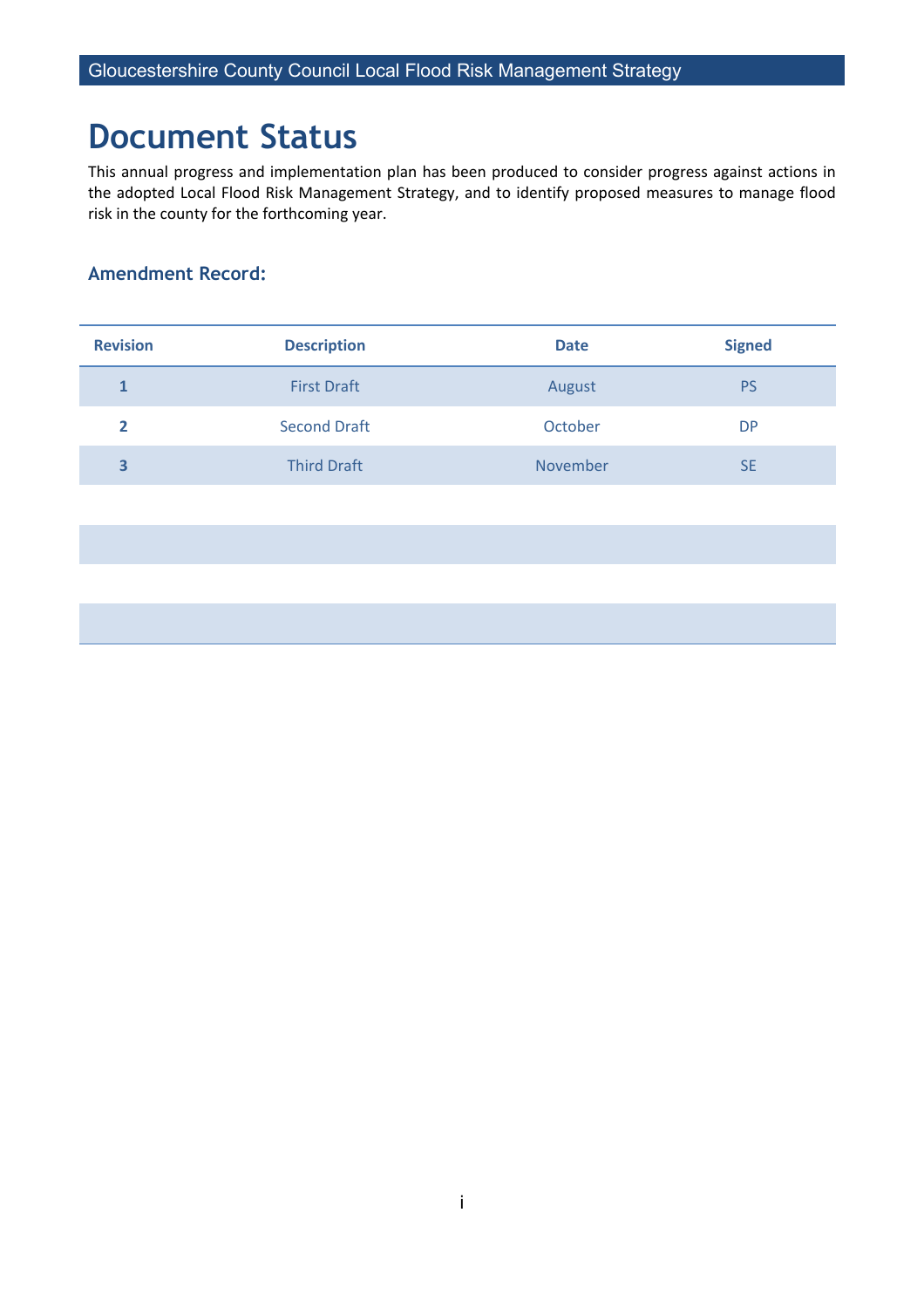#### Contents

| 1. |      |                                                                               |  |  |  |  |  |  |
|----|------|-------------------------------------------------------------------------------|--|--|--|--|--|--|
| 2. |      |                                                                               |  |  |  |  |  |  |
| 3. |      |                                                                               |  |  |  |  |  |  |
|    | 3.1. |                                                                               |  |  |  |  |  |  |
|    | 3.2. |                                                                               |  |  |  |  |  |  |
|    | 3.3. | Flood Alleviation Schemes with Gloucestershire County Council Contributions11 |  |  |  |  |  |  |
|    | 3.4. |                                                                               |  |  |  |  |  |  |
| 4. |      |                                                                               |  |  |  |  |  |  |
| 5. |      |                                                                               |  |  |  |  |  |  |
|    | 5.1. |                                                                               |  |  |  |  |  |  |
|    | 5.2. |                                                                               |  |  |  |  |  |  |

| Table 3-2 Completed flood alleviation schemes with Gloucestershire County Council contributions12 |  |
|---------------------------------------------------------------------------------------------------|--|
| Table 3-3 Current flood alleviation schemes with Gloucestershire County Council contributions 12  |  |
|                                                                                                   |  |
|                                                                                                   |  |
|                                                                                                   |  |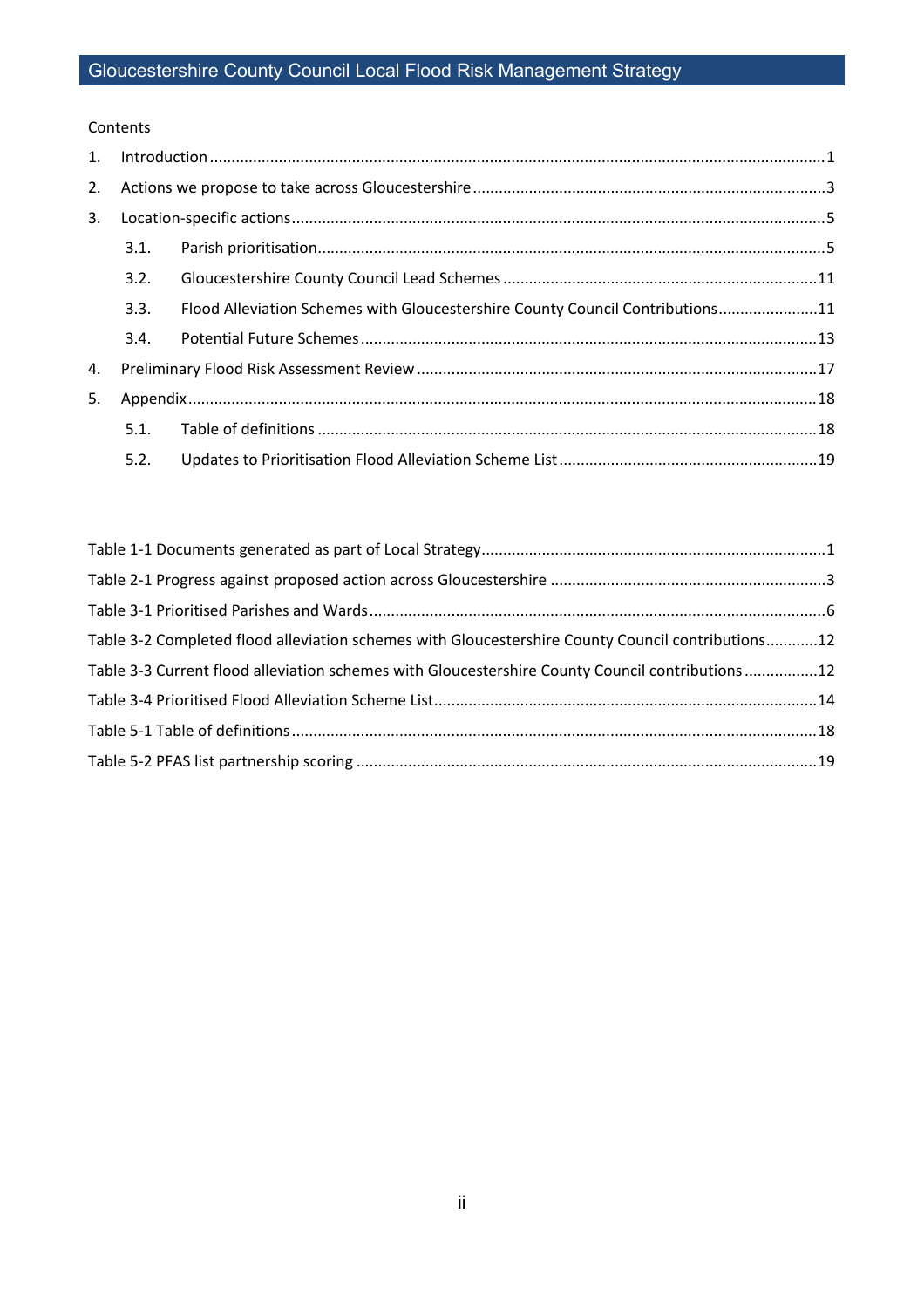# <span id="page-6-0"></span>**1. Introduction**

1. Gloucestershire County Council's Local Flood Risk Management Strategy was adopted in 2014. It identified the extent of flooding in Gloucestershire, established priorities for managing flooding, and identified how GCC will work together with Risk Management Authorities (RMAs)<sup>1</sup>, other stakeholders, and local communities to manage flood risk. It is important to note, that in keeping with our statutory duties, the Strategy focused on flooding from surface runoff, groundwater and ordinary watercourses, whilst considering the linkages with other sources of flooding. However, as part of our leadership role, we identified flood risk which is the operational responsibility of other organisations and will continue to work closely in partnership to support reduction in flood risk across the county irrespective of source. The Strategy was made up of several documents, which are outlined in Table 1-1 below.

| <b>Name of Document</b>                                                           | Purpose of document and summary of contents                                                                                                                                                                                                                                                                                                                                                                                                                                                                                                                                                                                                                      |
|-----------------------------------------------------------------------------------|------------------------------------------------------------------------------------------------------------------------------------------------------------------------------------------------------------------------------------------------------------------------------------------------------------------------------------------------------------------------------------------------------------------------------------------------------------------------------------------------------------------------------------------------------------------------------------------------------------------------------------------------------------------|
| <b>Main Document</b>                                                              | This is the main strategy document which details the objectives of the Local Strategy<br>and our approach to working in partnership. It also sets out our understanding of<br>flood risk and how we'll prioritise investment in specific locations. It considers broad<br>actions we will take with our partners across the county to manage flood risk. This is<br>supported by a series of Annexes which deal with some of the key issues in detail.                                                                                                                                                                                                           |
| <b>Summary Document</b>                                                           | This provides an overview of the Local Strategy, including the background, key roles<br>and responsibilities, and actions to manage flood risk.                                                                                                                                                                                                                                                                                                                                                                                                                                                                                                                  |
| Annual progress and<br>implementation plan                                        | Because there will inevitably be legislative, regulatory and financial changes over<br>this period, GCC will need to maintain some flexibility over the delivery period of the<br>Local Strategy. To reflect future uncertainty and maintain flexibility, GCC will<br>develop and maintain an 'annual progress and implementation plan'. The annual<br>progress and implementation plan will provide more specific details on: progress<br>against the Local Strategy objectives; changes which impact the delivery of the Local<br>Strategy (e.g. funding opportunities or legislative changes), and the priorities for<br>investment for the forthcoming year. |
| <b>Strategic Environmental</b><br>Assessment (SEA)<br><b>Environmental Report</b> | The SEA is a process for considering the potential environmental impacts of<br>addressing flood risk.                                                                                                                                                                                                                                                                                                                                                                                                                                                                                                                                                            |

#### <span id="page-6-1"></span>**Table 1-1 Documents generated as part of the Local Strategy**

 $1$  Risk Management Authorities are defined in the Flood and Water Management Act as the LLFA, district/borough councils, the Environment Agency, water and sewerage companies, the highway authorities and Internal Drainage Boards. Their roles are discussed in Section 2 of the Local Strategy.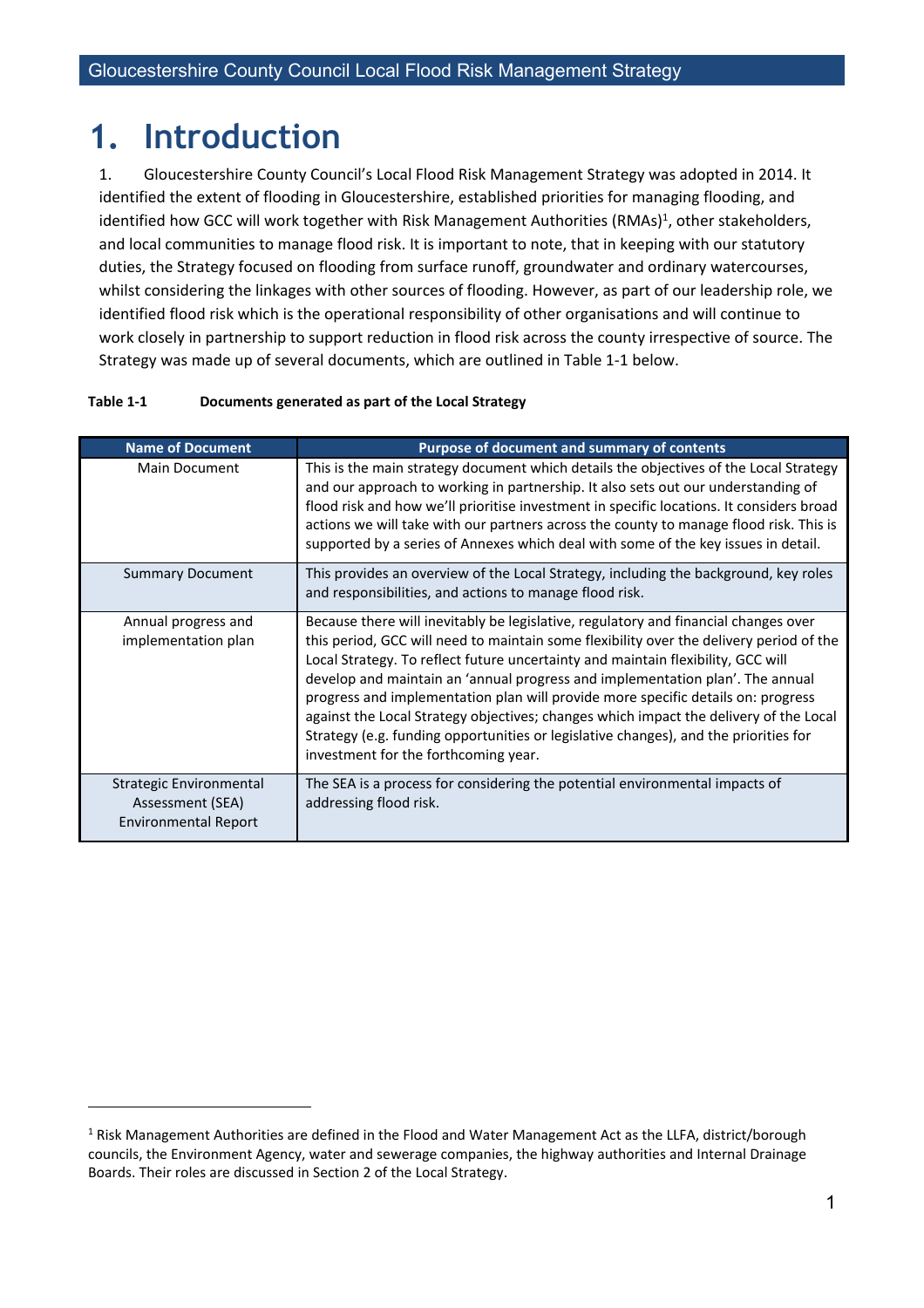2. The Main Document and Summary document provided an overview of the objectives for managing flood risk, set out the key roles and responsibilities, identified the extent of flood risk, and identified actions we will take in partnership with others to reduce flood risk. The actions we proposed were divided into those we will take across Gloucestershire and those we will take in specific locations prioritised by the level of flood risk and cost benefits.

3. As part of the Strategy we outlined the need for an 'annual progress and implementation plan' which would set out:

- a summary of progress since the previous annual progress and implementation plan was published;
- an up to date prioritisation list based on most vulnerable locations<sup>2</sup> for the forthcoming year, and;
- an up to date list of the actions carried out in each parish.

4. This document is the annual progress and implementation plan. It sets out the actions we intend to take subject to available resource and funding. It considers those actions we propose to take across Gloucestershire and those we will take in specific locations prioritised by the level of flood risk.

<sup>&</sup>lt;sup>2</sup> This could be based on new information being available due to better modelling and mapping, or a flood incident within a parish or ward.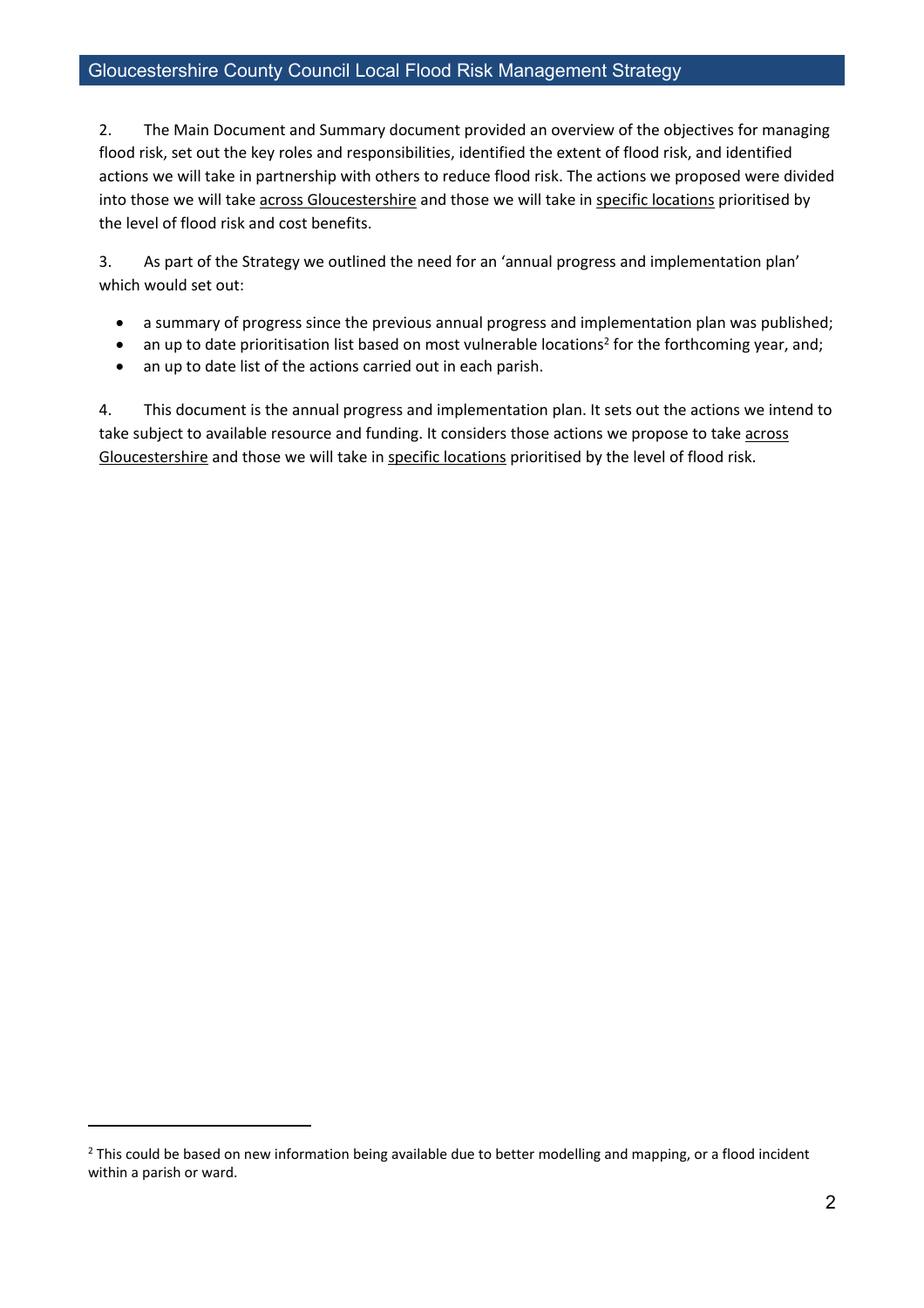# <span id="page-8-0"></span>**2. Actions we propose to take across Gloucestershire**

5. The Main Document of the Strategy identified actions we will take across Gloucestershire to manage and reduce flood risk, and ensure we have appropriate processes and procedures in place. Table 2-1 summarises the agreed actions, the progress to date, and the proposed activities for the forthcoming year to meet these actions. Since the publication of the Main Document, these actions have been altered to take in to account legislative and p Government, and progress made by the LLFA.

#### <span id="page-8-1"></span>**Table 2-1 Progress against proposed action across Gloucestershire**

| <b>Measures</b>                                                                                                                                                                                                                                                                                                                                                                                                                                                         | <b>Responsibility</b>              | How will we measure success                                                                                                                                                               | <b>Timescale for action</b>                                                                                                                                                                                                                                                     | <b>Progress (from Summer 2016)</b>                                                                                                                                                                                                                    | Planned activities 2017/2018                                                                                                                                                                                                                                                                                                                                                                                                                                             |
|-------------------------------------------------------------------------------------------------------------------------------------------------------------------------------------------------------------------------------------------------------------------------------------------------------------------------------------------------------------------------------------------------------------------------------------------------------------------------|------------------------------------|-------------------------------------------------------------------------------------------------------------------------------------------------------------------------------------------|---------------------------------------------------------------------------------------------------------------------------------------------------------------------------------------------------------------------------------------------------------------------------------|-------------------------------------------------------------------------------------------------------------------------------------------------------------------------------------------------------------------------------------------------------|--------------------------------------------------------------------------------------------------------------------------------------------------------------------------------------------------------------------------------------------------------------------------------------------------------------------------------------------------------------------------------------------------------------------------------------------------------------------------|
| Undertake further studies to<br>improve our understanding of<br>local flood risk, and in response to<br>flooding incidents                                                                                                                                                                                                                                                                                                                                              | GCC in<br>partnership<br>with RMAs | Completion of studies which identify<br>potential mitigation measures to alleviate<br>flooding. Further hydraulic modelling to<br>understand future risks due to climate<br>change        | Ongoing with annual progress updates to assess<br>whether objective is being delivered.                                                                                                                                                                                         | • The second phase of a study into possible flood<br>alleviation schemes in Cirencester was completed<br>in July 2017. GCC will work with partners to<br>decide and fund the most appropriate schemes<br>from the report.                             | • Continuing investigations into reports of flooding and<br>potential flood schemes.                                                                                                                                                                                                                                                                                                                                                                                     |
| Undertake S.19 Investigations (of<br>flooding incidents) where criteria<br>are met. The purpose of these<br>investigations is to establish the<br>relevant RMA and whether they<br>have responded appropriately.<br>The criteria for a S.19<br>investigation is 5 or more<br>properties flooded, 2 or more<br>businesses flooded, 1 critical<br>service flooded, whether there<br>are safety concerns or a transport<br>link is impassable for a significant<br>period. | GCC in<br>partnership<br>with RMAs | Completion and publication of S.19<br>Investigations                                                                                                                                      | Ongoing<br>• GCC carried out one Section 19 investigation in<br>Leckhampton Ward, Cheltenham following severe<br>rainfall in June 2016. See website for details:<br>http://www.gloucestershire.gov.uk/your-<br>community/emergencies-and-your-<br>safety/flooding-and-drainage/ |                                                                                                                                                                                                                                                       | • Undertake S.19 Investigations when appropriate within 3<br>months of flooding which meet the criteria.                                                                                                                                                                                                                                                                                                                                                                 |
| Deliver consenting and<br>enforcement role in relation to<br>the Land Drainage Act 1991 and<br>the Flood and Water<br>Management Act 2010. This<br>responsibility has been delegated<br>to the district and borough<br>councils except for Gloucester City<br>which GCC still hold.                                                                                                                                                                                     | GCC in<br>partnership<br>with RMAs | Consent applications will be subject to<br>rigorous scrutiny prior to approval /<br>rejection<br>Enforcement action will be undertaken<br>when necessary and must comply with<br>protocol | Ongoing                                                                                                                                                                                                                                                                         | • No changes made to the consenting and<br>enforcement procedure since the previous<br>Annual Progress and Implementation Plan.<br>• GCC in continuous discussion with the district<br>councils regarding the procedure and any issues<br>that arise. | • Continue to work with the district councils to monitor<br>consenting and enforcement activities.                                                                                                                                                                                                                                                                                                                                                                       |
| Develop consistent approach for<br>designating structures                                                                                                                                                                                                                                                                                                                                                                                                               | GCC in<br>partnership<br>with RMAs | Agreed protocol between designating<br>authorities                                                                                                                                        | Ongoing                                                                                                                                                                                                                                                                         | • To date, GCC have not designated any structures<br>so no clear procedure has been developed.                                                                                                                                                        | • Draft designation procedure.                                                                                                                                                                                                                                                                                                                                                                                                                                           |
| Collate flood data from parish<br>councils and other RMAs onto the<br>Flood Data Register (FDR)                                                                                                                                                                                                                                                                                                                                                                         | GCC in<br>partnership<br>with RMAs | Establishment of process to collate<br>additional data. Collection of additional<br>flood data                                                                                            | Ongoing                                                                                                                                                                                                                                                                         | • The district councils are in agreement to update<br>the FDR when a report of a flood is made and<br>when an asset is identified.                                                                                                                    | • GCC is upgrading the FDR. It is working towards an<br>online flood data collection service called SWIM (Severe<br>Weather Information Management System). It has been<br>developed by Dorset County Council in partnership with<br>the Environment Agency and allows members of the<br>public, as well as officers, to record instances of flooding<br>and will hopefully, over time, give a more<br>comprehensive picture of the highest risk areas in the<br>county. |
| Seek to increase funding from<br>external sources                                                                                                                                                                                                                                                                                                                                                                                                                       | GCC in<br>partnership<br>with RMAs | Seek to increase in external contributions<br>towards funding applications over the<br>next 5 years                                                                                       | Ongoing                                                                                                                                                                                                                                                                         | • We continue to work with the Environment<br>Agency and other organisations to encourage<br>partnership working and funding.<br>• Successful applications for contributions from the<br>Regional Flood and Coastal Committee Local Levy              | • Continue to seek to secure external sources of funding<br>for all schemes, projects, investigations and studies.                                                                                                                                                                                                                                                                                                                                                       |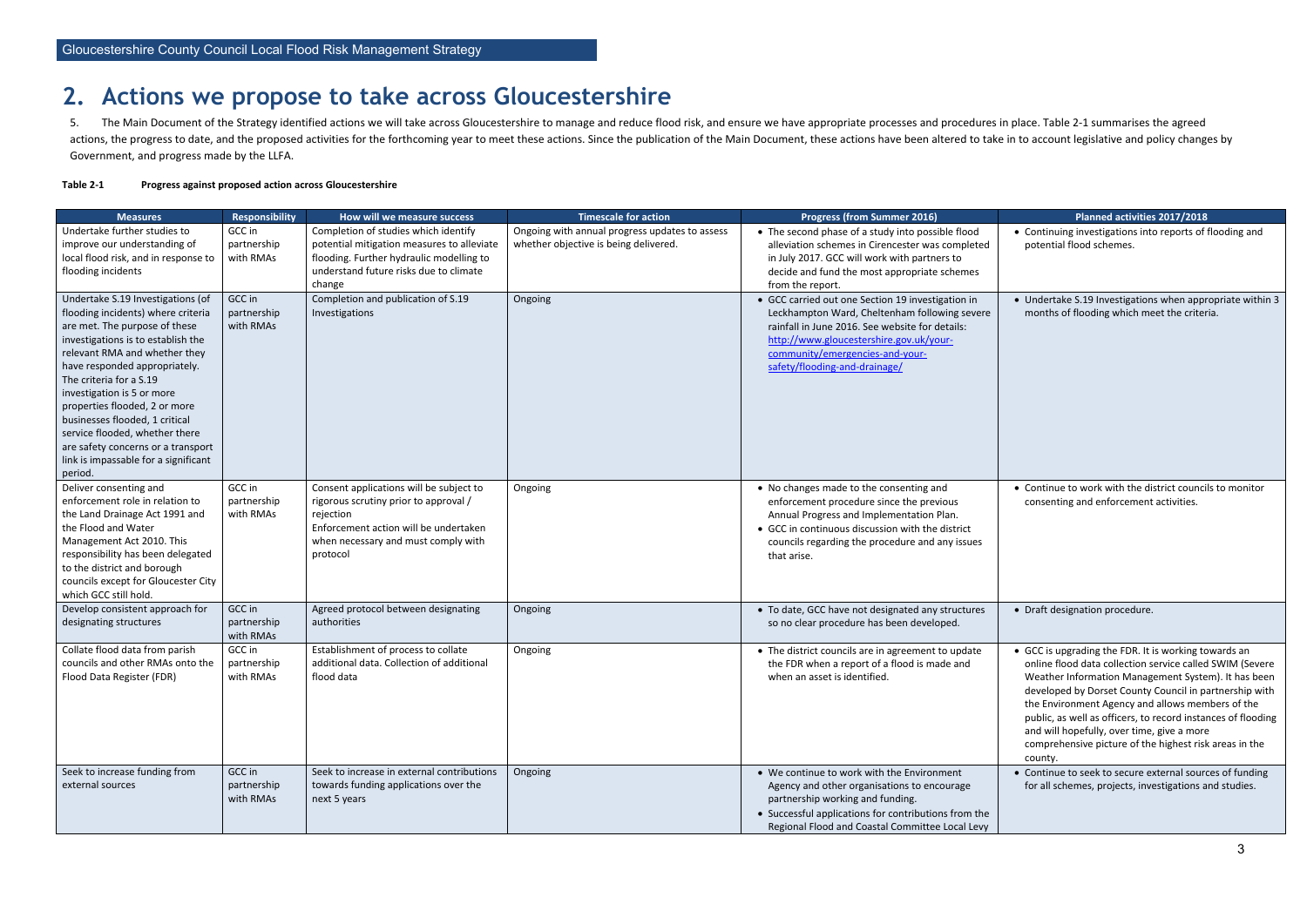|                                                                                                                          |                                                                                        |                                                                                                                                                                                                                            |         | include the Priors/Oakley scheme.                                                                                                                                                                                                                                                                                                                                                                                                                                                                                                                                                        |
|--------------------------------------------------------------------------------------------------------------------------|----------------------------------------------------------------------------------------|----------------------------------------------------------------------------------------------------------------------------------------------------------------------------------------------------------------------------|---------|------------------------------------------------------------------------------------------------------------------------------------------------------------------------------------------------------------------------------------------------------------------------------------------------------------------------------------------------------------------------------------------------------------------------------------------------------------------------------------------------------------------------------------------------------------------------------------------|
| Populate S.21 Asset Register                                                                                             | GCC in<br>partnership<br>with RMAs                                                     | S.21 Asset Register populated and<br>available for public inspection                                                                                                                                                       | Ongoing | • There are currently 177 registered assets in<br>Gloucestershire.<br>• The asset register (in spreadsheet format) is<br>available for public inspection upon request.                                                                                                                                                                                                                                                                                                                                                                                                                   |
| Undertake ditch mapping and<br>clearance with parish councils                                                            | GCC in<br>partnership<br>with district<br>and parish<br>councils                       | Targeted parishes and wards have more<br>comprehensive mapping of location and<br>condition of drainage ditches, including<br>pinch points.<br>More drainage ditches across the county<br>being cleared by riparian owners | Ongoing | . In 2017 11 parishes have been engaged with and<br>have been provided maps to aid in watercourse<br>maintenance.                                                                                                                                                                                                                                                                                                                                                                                                                                                                        |
| Statutory consultee to all Local<br>Planning Authorities for major<br>developments                                       | GCC                                                                                    | Provide statutory consultee comments on<br>surface water management and surface<br>water flood risk for all major planning<br>applications in Gloucestershire to the<br>relevant Local Planning Authority (LPA)            | Ongoing | • A Gloucestershire SuDS Design and Maintenance<br>Guide has been produced and is available at:<br>http://www.gloucestershire.gov.uk/extra/CHttpH<br>andler.ashx?id=63334&p=0                                                                                                                                                                                                                                                                                                                                                                                                            |
| Raise awareness of flood risk<br>management                                                                              | GCC in<br>partnership<br>with district<br>councils and<br>the<br>Environment<br>Agency | Increase in amount of media activity<br>related to flood risk management                                                                                                                                                   | Ongoing | • GCC in partnership with the Flood Advisory<br>Service (FAS) and the EA attended two public<br>events to raise awareness of flooding; Gloucester<br>Carnival on 22nd July 2017 and the Police Open<br>Day on 16th September 2017. This was to mark<br>the 10 year anniversary of the 2007 floods and<br>raise awareness of the continued risk of flooding.<br>The Police Open Day was more focused on what<br>protective measures people could make to their<br>property to protect against flooding. We also<br>contributed to the leaflet for the service at<br>Gloucester Cathedral. |
| Meet regularly with Risk<br>Management Authorities and<br>ensure good lines of<br>communication between<br>organisations | GCC in<br>partnership<br>with RMAs                                                     | By the frequency and attendance of the<br>meetings                                                                                                                                                                         | Ongoing | • These meetings have been carrying on<br>throughout the year and have been a useful way<br>to update the RMAs on the work that is ongoing.                                                                                                                                                                                                                                                                                                                                                                                                                                              |
| Work with Civil Protection Team<br>(CPT) to raise awareness of<br>flooding and ensure joined up<br>approach              | GCC                                                                                    | Evidence of local communities becoming<br>more prepared for flooding (e.g.<br>preparation of community flood plans).<br>Civil Protection Team have access to latest<br>mapping to inform planning                          | Ongoing | • Members of the Flood Risk Management Team<br>and the CPT attended an away day to test the<br>government mapping system, which is being<br>developed.                                                                                                                                                                                                                                                                                                                                                                                                                                   |
| Apply a robust scoring matrix for<br>prioritising a rolling programme of<br>works                                        | GCC                                                                                    | Schemes are developed and funded based<br>on most at risk and cost effectiveness                                                                                                                                           | Ongoing | • To encourage partnership working, an extra<br>parameter has been incorporated into the PFAS<br>list that gives schemes with more external<br>funding a higher score. Details can be found in<br>Table 5-2 PFAS list partnership scoring below.                                                                                                                                                                                                                                                                                                                                         |
| Keep parish prioritisation up to<br>date                                                                                 | GCC                                                                                    | Ranked parishes based on flood risk that<br>reflects known flood issues and most<br>recent flood maps                                                                                                                      | Ongoing | • The parish prioritisation is regularly updated to<br>reflect additions of flood reports to the Flood<br>Data Register as well as progress to flood<br>alleviation schemes.<br>• The modelled data will be updated following any<br>significant upgrades to flood models.                                                                                                                                                                                                                                                                                                               |

|   | • Continue to work with RMAs to add further records to<br>the asset register where appropriate.                                                                                                                                                                                                                                                                                                                                                                                                                                                                                                                                                                                                                                                                                                                                                               |
|---|---------------------------------------------------------------------------------------------------------------------------------------------------------------------------------------------------------------------------------------------------------------------------------------------------------------------------------------------------------------------------------------------------------------------------------------------------------------------------------------------------------------------------------------------------------------------------------------------------------------------------------------------------------------------------------------------------------------------------------------------------------------------------------------------------------------------------------------------------------------|
|   | • Continue to raise awareness of the importance of<br>watercourse maintenance with parish councils.<br>• Explore potential in partnership work with<br>Gloucestershire Rural Community Council.                                                                                                                                                                                                                                                                                                                                                                                                                                                                                                                                                                                                                                                               |
| ł | • Continue with statutory consultee role.<br>• Continue to provide pre-application advice within<br>resources available.                                                                                                                                                                                                                                                                                                                                                                                                                                                                                                                                                                                                                                                                                                                                      |
|   | • An "Ask-an-Expert" campaign is taking place at the start<br>of December 2017. This will allow members of the public<br>the opportunity to ask questions about flood risk to a<br>member of our staff. The campaign will be carried out<br>over social media and will be assisted by the Civil<br>Protection Team and the EA.<br>This campaign will be accompanied by a press release on<br>being flood prepared and watercourse maintenance<br>including a video by Cllr Vernon Smith.<br>• When SWIM has been introduced (see collating flood<br>data section above) there will be promotional material<br>released to ensure the public are aware of it.<br>• Hold 4 monthly LLFA liaisons meeting with all district<br>councils and relevant parties present.<br>• Hold 6 to 8 week meeting with all district and borough<br>council drainage engineers. |
|   | • Continue to work alongside CPT and attend any of their<br>promotional events throughout the year.                                                                                                                                                                                                                                                                                                                                                                                                                                                                                                                                                                                                                                                                                                                                                           |
|   | • Continue to the monitor and adjust the scoring matrix as<br>appropriate.                                                                                                                                                                                                                                                                                                                                                                                                                                                                                                                                                                                                                                                                                                                                                                                    |
|   | Continue to update the prioritisation list as before<br>The new data from SWIM will need to be incorporated<br>into the prioritisation and may require some changes<br>being made.                                                                                                                                                                                                                                                                                                                                                                                                                                                                                                                                                                                                                                                                            |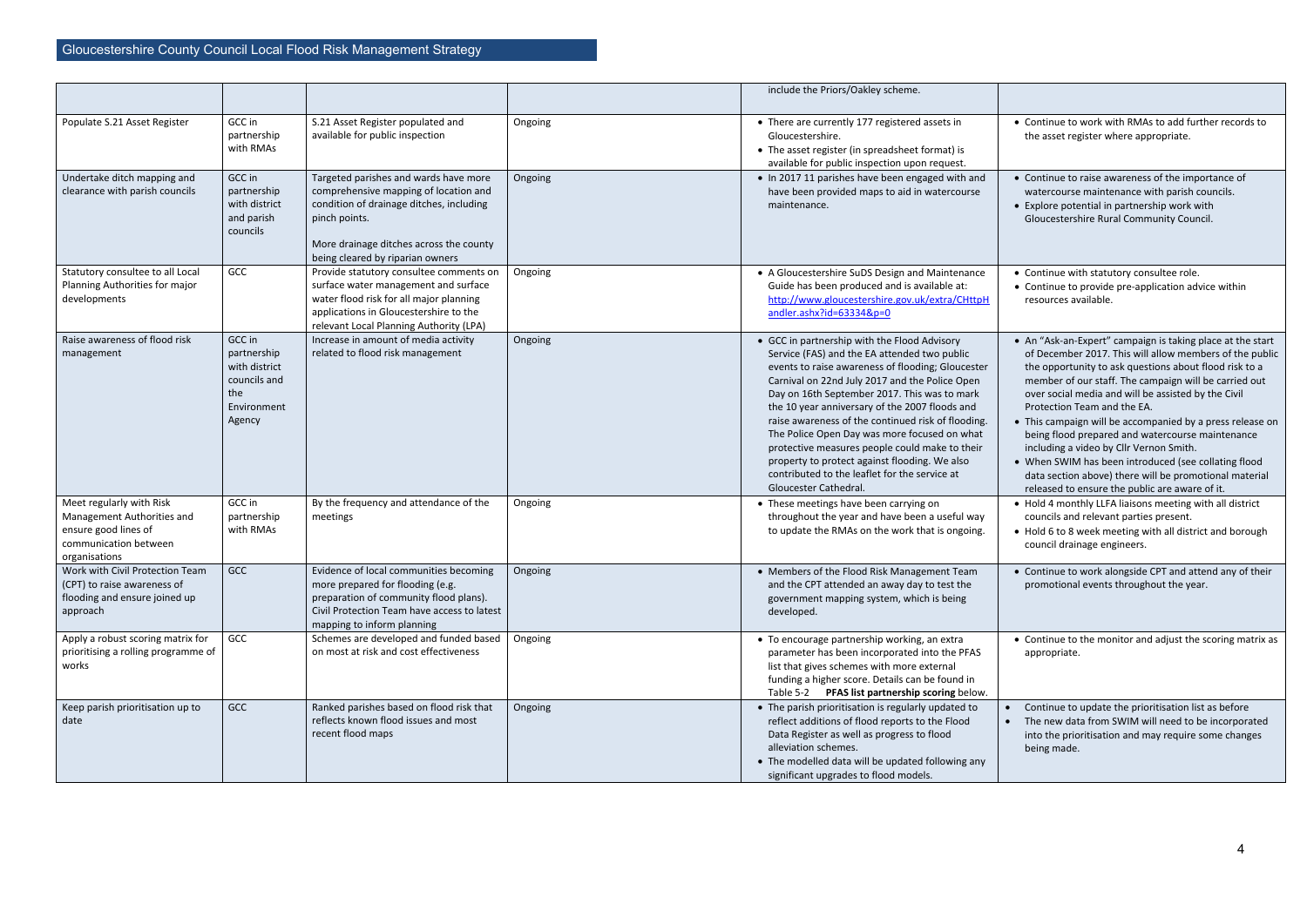# <span id="page-10-0"></span>**3. Location-specific actions**

### <span id="page-10-1"></span>3.1. **Parish prioritisation**

6. Parish prioritisation is a method used to help understand and investigate flood risk in Gloucestershire. It uses the flood reports from the FDR, modelled flood risk and previous flood alleviation work to rank parishes based on their relative risk<sup>3</sup>. It is regularly updated to include new information and the latest table is shown in Table 3-1.

7. Once a flood alleviation scheme has been completed in a parish, the risk is revised and shown as "- ". This helps keep track of which areas have had flood alleviation work and which still require investigating. It doesn't mean the risk in the whole parish has been resolved.

<sup>&</sup>lt;sup>3</sup> Details of the scoring system can be found in the Annual Progress and Implementation Plan 2016-17: [http://www.gloucestershire.gov.uk/your-community/emergencies-and-your-safety/flooding-and](http://www.gloucestershire.gov.uk/your-community/emergencies-and-your-safety/flooding-and-drainage/gloucestershire-county-councils-local-flood-risk-management-strategy-lfrms/)[drainage/gloucestershire-county-councils-local-flood-risk-management-strategy-lfrms/](http://www.gloucestershire.gov.uk/your-community/emergencies-and-your-safety/flooding-and-drainage/gloucestershire-county-councils-local-flood-risk-management-strategy-lfrms/)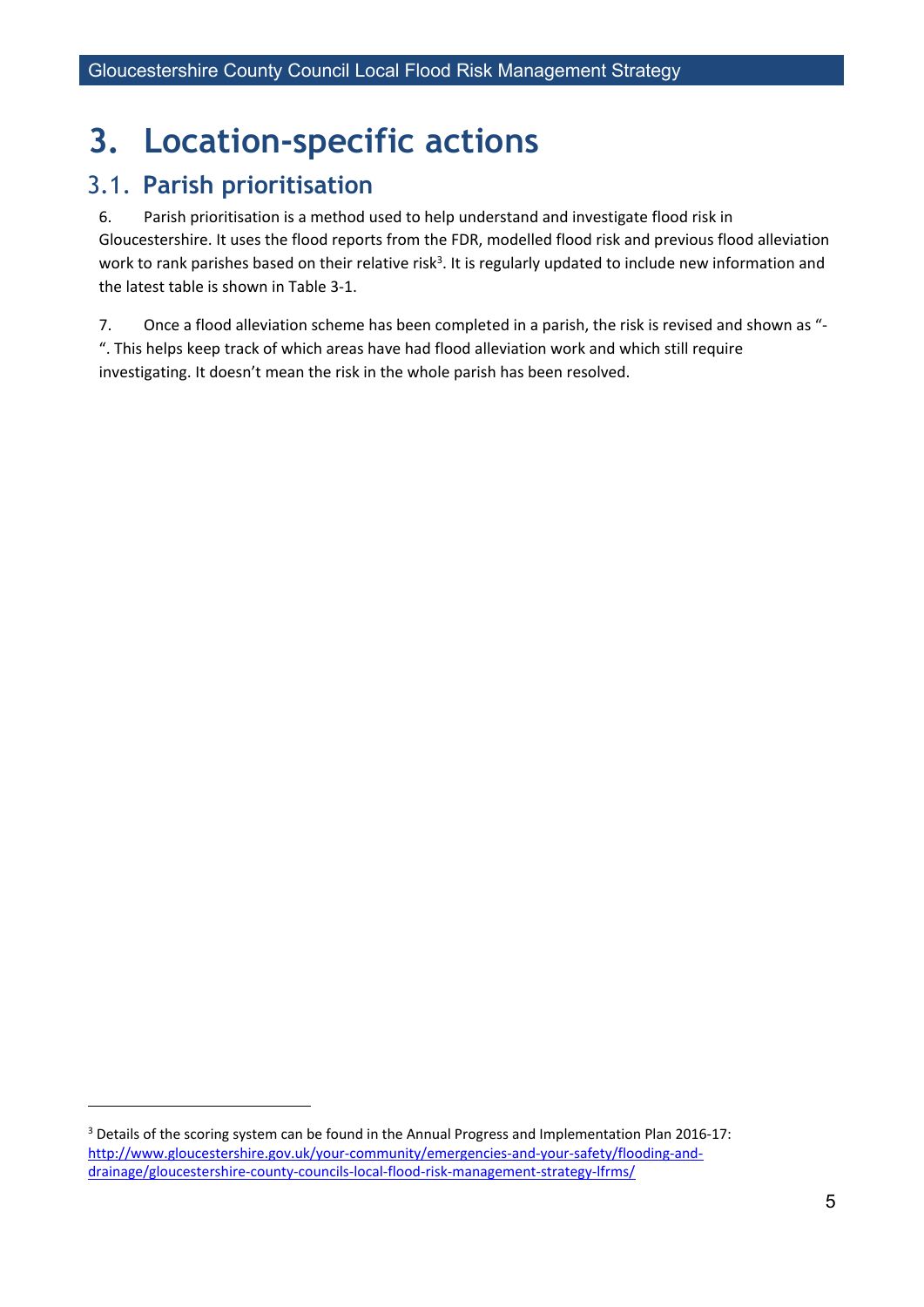\*The "Calculated Risk" remains the same for parishes or wards where a flood alleviation scheme has not been completed. A "Revised Calculated Risk" takes into account where schemes have been completed to address known flood risk issues, this is signified by a "-". The remainder of the parishes and wards are reprioritised accordingly.

#### <span id="page-11-0"></span>**Table 3-1 Prioritised Parishes and Wards**

| <b>Parish or Ward</b>                                | <b>District</b>      | <b>FDR</b><br>number of<br>reports of<br>internal<br>flooding | <b>FDR number of</b><br>properties<br>affected | <b>RoFfSW</b><br>number of high<br>risk properties<br>(1 in 30 year) | <b>Initial</b><br>calculated<br>risk | <b>Revised</b><br>calculated<br>risk | <b>Actions</b>         |
|------------------------------------------------------|----------------------|---------------------------------------------------------------|------------------------------------------------|----------------------------------------------------------------------|--------------------------------------|--------------------------------------|------------------------|
| Abbeydale Ward                                       | Gloucester           | Less than 5                                                   | Less than 5                                    | Less than 5                                                          | Medium-Low                           | Medium-High                          | Scheme in progress     |
| Adlestrop CP                                         | Cotswold             | Less than 5                                                   | Less than 5                                    | $5 - 25$                                                             | Low                                  |                                      | <b>Scheme Complete</b> |
| Alderley CP                                          | Stroud               | Less than 5                                                   | Less than 5                                    | $50 - 75$                                                            | Low                                  | Low                                  |                        |
| Alderton CP                                          | Tewkesbury           | Less than 5                                                   | Less than 5                                    | $50 - 75$                                                            | Low                                  | Low                                  |                        |
| Aldsworth CP                                         | Cotswold             | Less than 5                                                   | Less than 5                                    | Less than 5                                                          | Low                                  | Low                                  |                        |
| Alkington CP                                         | Stroud               | $5 - 25$                                                      | $5 - 25$                                       | $50 - 75$                                                            | Medium-Low                           | Medium-Low                           |                        |
| All Saints Ward                                      | Cheltenham           | Less than 5                                                   | Less than 5                                    | Less than 5                                                          | Medium-Low                           | Medium-Low                           |                        |
| Alvington CP                                         | Forest               | Less than 5                                                   | Less than 5                                    | $5 - 25$                                                             | Low                                  | Low                                  |                        |
| Ampney Crucis CP                                     | Cotswold             | Less than 5                                                   | Less than 5                                    | $5 - 25$                                                             | Low                                  | Low                                  | $\overline{a}$         |
| Ampney St. Mary CP                                   | Cotswold             | Less than 5                                                   | Less than 5                                    | Less than 5                                                          | Low                                  | Low                                  |                        |
| Ampney St. Peter CP                                  | Cotswold             | Less than 5                                                   | Less than 5                                    | Less than 5                                                          | Low                                  | Low                                  |                        |
| Andoversford CP                                      | Cotswold             | Less than 5                                                   | $5 - 25$                                       | $50 - 75$                                                            | Medium-Low                           | Medium-Low                           | Study complete         |
| Arlingham CP                                         | Stroud               | Less than 5                                                   | Less than 5                                    | $50 - 75$                                                            | Medium-Low                           | Medium-High                          |                        |
| Ashchurch Rural CP                                   | Tewkesbury           | Less than 5                                                   | Less than 5                                    | $75 - 100$                                                           | Medium-Low                           | Medium-Low                           | Study complete         |
| Ashleworth CP                                        | Tewkesbury           | Less than 5                                                   | Less than 5                                    | $5 - 25$                                                             | Low                                  | Medium-Low                           |                        |
| Ashley CP                                            | Cotswold             | Less than 5                                                   | Less than 5                                    | $5 - 25$                                                             | Low                                  | Low                                  |                        |
| Aston Subedge CP                                     | Cotswold             | Less than 5                                                   | Less than 5                                    | Less than 5                                                          | Low                                  | Low                                  |                        |
| <b>Avening CP</b>                                    | Cotswold             | Less than 5                                                   | Less than 5                                    | $50 - 75$                                                            | Low                                  | Medium-Low                           |                        |
| Awre CP                                              | Forest               | Less than 5                                                   | $5 - 25$                                       | $75 - 100$                                                           | Medium-High                          | High                                 | Study complete         |
| Aylburton CP                                         | Forest               | Less than 5                                                   | Less than 5                                    | $5 - 25$                                                             | Low                                  | Low                                  |                        |
| <b>Badgeworth CP</b>                                 | Tewkesbury           | Less than 5                                                   | Less than 5                                    | Greater than 100                                                     | Medium-Low                           | Medium-High                          | SWMP complete          |
| <b>Bagendon CP</b>                                   | Cotswold             | Less than 5                                                   | Less than 5                                    | $5 - 25$                                                             | Low                                  | Low                                  |                        |
| <b>Barnsley CP</b>                                   | Cotswold             | Less than 5                                                   | $5 - 25$                                       | Less than 5                                                          | Low                                  | Low                                  |                        |
| Barnwood Ward                                        | Gloucester           | Less than 5                                                   | $5 - 25$                                       | $5 - 25$                                                             | Medium-High                          | High                                 | Scheme in progress     |
| <b>Barrington CP</b>                                 | Cotswold             | Less than 5                                                   | Less than 5                                    | Less than 5                                                          | Low                                  | Low                                  |                        |
| Barton and Tredworth Ward                            | Gloucester           | Less than 5                                                   | Less than 5                                    | Greater than 100                                                     | High                                 | High                                 | SWMP complete          |
| <b>Batsford CP</b>                                   | Cotswold             | Less than 5                                                   | Less than 5                                    | $5 - 25$                                                             | Low                                  | Low                                  |                        |
| <b>Battledown Ward</b>                               | Cheltenham           | Less than 5                                                   | $50 - 75$                                      | Less than 5                                                          | Medium-Low                           | Medium-Low                           |                        |
| <b>Baunton CP</b>                                    | Cotswold             | Less than 5                                                   | Less than 5                                    | Less than 5                                                          | Low                                  | Low                                  |                        |
| Benhall and the Reddings Ward                        | Cheltenham           | Less than 5                                                   | Less than 5                                    | Less than 5                                                          | Low                                  | Low                                  |                        |
| <b>Berkeley CP</b>                                   | Stroud               | Less than 5                                                   | Less than 5                                    | $5 - 25$                                                             | Low                                  | Medium-Low                           |                        |
| <b>Beverston CP</b>                                  | Cotswold             | Less than 5                                                   | Less than 5                                    | $5 - 25$                                                             | Low                                  | Low                                  |                        |
| <b>Bibury CP</b>                                     | Cotswold             | Less than 5                                                   | $5 - 25$                                       | $5 - 25$                                                             | Low                                  | Low                                  |                        |
| <b>Bishop's Cleeve CP</b>                            | Tewkesbury           | Less than 5                                                   | Less than 5                                    | Greater than 100                                                     | Medium-High                          |                                      | Scheme complete        |
| Bisley-with-Lypiatt CP                               | Stroud               | $5 - 25$                                                      | $5 - 25$                                       | $50 - 75$                                                            | Medium-Low                           | Medium-Low                           |                        |
| <b>Blaisdon CP</b>                                   | Forest               | Less than 5                                                   | Less than 5                                    | $5 - 25$                                                             | Low                                  | Low                                  |                        |
| <b>Bledington CP</b>                                 | Cotswold             | Less than 5                                                   | $5 - 25$                                       | $75 - 100$                                                           | Medium-Low                           |                                      | Scheme complete        |
| <b>Blockley CP</b>                                   | Cotswold             | Less than 5                                                   | Less than 5                                    | Greater than 100                                                     | Medium-High                          |                                      | Scheme complete        |
| <b>Boddington CP</b>                                 | Tewkesbury           | Less than 5                                                   | Less than 5                                    | $5 - 25$                                                             | Low                                  | Medium-Low                           |                        |
| Bourton-on-the-Hill CP                               | Cotswold             | Less than 5<br>Less than 5                                    | Less than 5                                    | $5 - 25$                                                             | Low                                  | Low                                  |                        |
| Bourton-on-the-Water CP                              | Cotswold             | Less than 5                                                   | Greater than 100<br>Less than 5                | Greater than 100<br>Less than 5                                      | High                                 |                                      | Scheme complete        |
| Boxwell with Leighterton CP<br><b>Brimpsfield CP</b> | Cotswold<br>Cotswold | Less than 5                                                   | Less than 5                                    | $5 - 25$                                                             | Low<br>Low                           | Low<br>Low                           |                        |
| Brimscombe and Thrupp CP                             | Stroud               | Less than 5                                                   | Less than 5                                    | Greater than 100                                                     | Medium-High                          | Medium-High                          |                        |
| <b>Broadwell CP</b>                                  | Cotswold             | Less than 5                                                   | Less than 5                                    | $5 - 25$                                                             | Low                                  | Low                                  |                        |
| <b>Brockworth CP</b>                                 | Tewkesbury           | Less than 5                                                   | Less than 5                                    | Greater than 100                                                     | Medium-Low                           | Medium-High                          | Scheme in progress     |
| <b>Bromesberrow CP</b>                               | Forest               | Less than 5                                                   | Less than 5                                    | $5 - 25$                                                             | Low                                  | Low                                  |                        |
| Brookthorpe-with-Whaddon CP                          | Stroud               | Less than 5                                                   | Less than 5                                    | $50 - 75$                                                            | Low                                  | Low                                  | SWMP complete          |
| <b>Buckland CP</b>                                   | Tewkesbury           | Less than 5                                                   | Less than 5                                    | $50 - 75$                                                            | Low                                  | Low                                  |                        |
| Cainscross CP                                        | Stroud               | $5 - 25$                                                      | $50 - 75$                                      | Greater than 100                                                     | High                                 | High                                 | Scheme in progress     |
| Cam CP                                               | Stroud               | $5 - 25$                                                      | $5 - 25$                                       | Greater than 100                                                     | Medium-High                          | Medium-High                          | Study complete         |
| Chaceley CP                                          | Tewkesbury           | Less than 5                                                   | $5 - 25$                                       | $5 - 25$                                                             | Low                                  |                                      | Scheme complete        |
| Chalford CP                                          | Stroud               | $5 - 25$                                                      | $5 - 25$                                       | Greater than 100                                                     | Medium-High                          | High                                 |                        |
| Charlton Kings Ward                                  | Cheltenham           | Less than 5                                                   | Less than 5                                    | $50 - 75$                                                            | Medium-High                          | $\overline{\phantom{a}}$             | Scheme complete        |
| Charlton Park Ward                                   | Cheltenham           | Less than 5                                                   | Less than 5                                    | $5 - 25$                                                             | Medium-High                          | Medium-High                          |                        |
| Chedworth CP                                         | Cotswold             | Less than 5                                                   | Less than 5                                    | Less than 5                                                          | Low                                  | Low                                  |                        |
| Cherington CP                                        | Cotswold             | Less than 5                                                   | Less than 5                                    | $5 - 25$                                                             | Low                                  | Low                                  |                        |
| Chipping Campden CP                                  | Cotswold             | Less than 5                                                   | Greater than 100                               | Greater than 100                                                     | High                                 |                                      | Scheme complete        |
| Churcham CP                                          | Forest               | Less than 5                                                   | Less than 5                                    | $50 - 75$                                                            | Low                                  | Low                                  |                        |
| Churchdown CP                                        | Tewkesbury           | Less than 5                                                   | Less than 5                                    | Greater than 100                                                     | Medium-High                          | Medium-High                          | Scheme in progress     |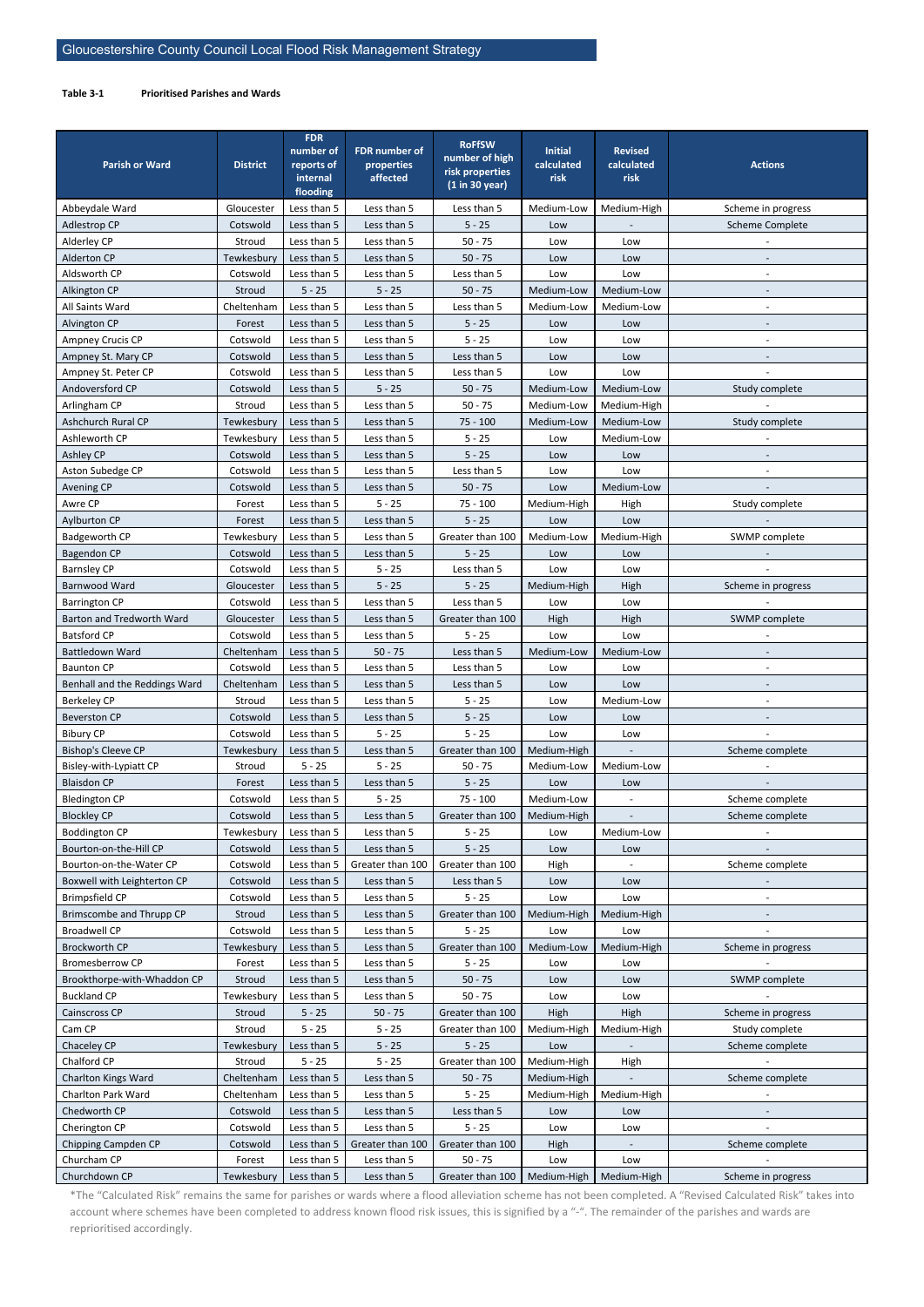| <b>Parish or Ward</b>          | <b>District</b>        | <b>FDR</b><br>number of<br>reports of | <b>FDR number of</b><br><b>properties</b> | <b>RoFfSW</b><br>number of high   | <b>Initial</b><br>calculated | <b>Revised</b><br>calculated | <b>Actions</b>           |
|--------------------------------|------------------------|---------------------------------------|-------------------------------------------|-----------------------------------|------------------------------|------------------------------|--------------------------|
|                                |                        | internal<br>flooding                  | affected                                  | risk properties<br>(1 in 30 year) | risk                         | risk                         |                          |
| Cinderford CP                  | Forest                 | Less than 5                           | $5 - 25$                                  | Greater than 100                  | Medium-High                  |                              | Scheme complete          |
| Cirencester CP                 | Cotswold               | $5 - 25$                              | Greater than 100                          | Greater than 100                  | High                         | High                         | Scheme in progress       |
| Clapton CP                     | Cotswold               | Less than 5                           | Less than 5                               | Less than 5                       | Low                          | Low                          |                          |
| Coaley CP                      | Stroud                 | Less than 5                           | Less than 5                               | $50 - 75$                         | Low                          | Medium-Low                   |                          |
| Coates CP                      | Cotswold               | Less than 5                           | Less than 5                               | Less than 5                       | Low                          | Low                          |                          |
| Coberley CP                    | Cotswold               | Less than 5                           | Less than 5                               | $5 - 25$                          | Low                          | Low                          |                          |
| Cold Aston CP                  | Cotswold               | Less than 5                           | Less than 5                               | Less than 5                       | Low                          | Low                          |                          |
| Coleford CP                    | Forest                 | Less than 5                           | Less than 5                               | Greater than 100                  | High                         |                              | Scheme complete          |
| Colesbourne CP                 | Cotswold               | Less than 5                           | Less than 5                               | $5 - 25$                          | Low                          | Low                          |                          |
| College Ward                   | Cheltenham             | Less than 5                           | Greater than 100                          | $50 - 75$                         | High                         |                              | Scheme complete          |
| Coln St. Aldwyns CP            | Cotswold               | Less than 5                           | Less than 5                               | $5 - 25$                          | Low                          | Low                          |                          |
| Coln St. Dennis CP             | Cotswold               | Less than 5                           | Less than 5                               | Less than 5                       | Low                          | Low                          |                          |
| Compton Abdale CP              | Cotswold               | Less than 5                           | Less than 5                               | $5 - 25$                          | Low                          | Low                          |                          |
| Condicote CP                   | Cotswold               | Less than 5                           | Less than 5                               | Less than 5                       | Low                          | Low                          |                          |
| Corse CP                       | Forest                 | Less than 5                           | Less than 5                               | $50 - 75$                         | Low                          | Low                          |                          |
| Cowley CP                      | Cotswold               | Less than 5                           | Less than 5                               | $5 - 25$                          | Low                          | Low                          |                          |
| Cranham CP                     | Stroud                 | Less than 5                           | Less than 5                               | Less than 5                       | Low                          | Low                          |                          |
| Cutsdean CP                    | Cotswold               | Less than 5                           | Less than 5                               | Less than 5                       | Low                          | Low                          |                          |
| Daglingworth CP                | Cotswold               | Less than 5                           | Less than 5                               | Less than 5                       | Low                          | Low                          |                          |
| Deerhurst CP                   |                        | Less than 5                           | Less than 5                               | $5 - 25$                          |                              |                              | Scheme complete          |
| Didmarton CP                   | Tewkesbury<br>Cotswold | Less than 5                           | Less than 5                               | Less than 5                       | Low                          |                              |                          |
|                                | Cotswold               | Less than 5                           | Less than 5                               | $5 - 25$                          | Low                          | Low<br>Low                   |                          |
| Donnington CP<br>Dowdeswell CP |                        | Less than 5                           | Less than 5                               | $5 - 25$                          | Low                          |                              |                          |
|                                | Cotswold               |                                       |                                           |                                   | Low                          | Low                          |                          |
| Down Ampney CP                 | Cotswold               | Less than 5                           | Less than 5                               | Less than 5                       | Low                          | Low                          |                          |
| Down Hatherley CP              | Tewkesbury             | Less than 5                           | Less than 5                               | $5 - 25$                          | Low                          | Low                          | SWMP complete            |
| Driffield CP                   | Cotswold               | Less than 5                           | Less than 5                               | $5 - 25$                          | Low                          | Low                          |                          |
| Drybrook CP                    | Forest                 | Less than 5                           | Less than 5                               | Greater than 100                  | Medium-Low                   | Medium-Low                   |                          |
| Dumbleton CP                   | Tewkesbury             | Less than 5                           | Less than 5                               | $50 - 75$                         | Low                          | Low                          |                          |
| Duntisbourne Abbots CP         | Cotswold               | Less than 5                           | Less than 5                               | Less than 5                       | Low                          | Low                          | $\overline{\phantom{a}}$ |
| Duntisbourne Rouse CP          | Cotswold               | Less than 5                           | Less than 5                               | $5 - 25$                          | Low                          | Low                          |                          |
| Dursley CP                     | Stroud                 | $5 - 25$                              | $5 - 25$                                  | Greater than 100                  | Medium-High                  | High                         | $\overline{\phantom{a}}$ |
| Dymock CP                      | Forest                 | Less than 5                           | Less than 5                               | $50 - 75$                         | Low                          | Medium-Low                   |                          |
| Eastington CP                  | Stroud                 | $5 - 25$                              | $5 - 25$                                  | $50 - 75$                         | Medium-Low                   | Medium-High                  | $\overline{\phantom{a}}$ |
| Eastleach CP                   | Cotswold               | Less than 5                           | $5 - 25$                                  | $5 - 25$                          | Low                          | Low                          |                          |
| Ebrington CP                   | Cotswold               | Less than 5                           | Less than 5                               | $5 - 25$                          | Low                          | Low                          |                          |
| Edgeworth CP                   | Cotswold               | Less than 5                           | Less than 5                               | Less than 5                       | Low                          | Low                          |                          |
| <b>Elkstone CP</b>             | Cotswold               | Less than 5                           | Less than 5                               | Less than 5                       | Low                          | Low                          |                          |
| Elmbridge Ward                 | Gloucester             | Less than 5                           | Greater than 100                          | $5 - 25$                          | Medium-High                  |                              | Scheme complete          |
| Elmore CP                      | Stroud                 | Less than 5                           | Less than 5                               | Less than 5                       | Low                          | Medium-Low                   | $\overline{\phantom{a}}$ |
| Elmstone Hardwicke CP          | Tewkesbury             | Less than 5                           | Less than 5                               | $5 - 25$                          | Low                          | Low                          |                          |
| English Bicknor CP             | Forest                 | Less than 5                           | Less than 5                               | Less than 5                       | Low                          | Low                          | $\overline{\phantom{a}}$ |
| Evenlode CP                    | Cotswold               | Less than 5                           | Less than 5                               | $5 - 25$                          | Low                          | Low                          |                          |
| Fairford CP                    | Cotswold               | Less than 5                           | Greater than 100                          | $50 - 75$                         | High                         |                              | Scheme complete          |
| Farmington CP                  | Cotswold               | Less than 5                           | Less than 5                               | Less than 5                       | Low                          | Low                          |                          |
| Forthampton CP                 | Tewkesbury             | Less than 5                           | Less than 5                               | $5 - 25$                          | Low                          | Low                          |                          |
| Frampton on Severn CP          | Stroud                 | $5 - 25$                              | $5 - 25$                                  | $5 - 25$                          | Medium-High                  |                              | Scheme complete          |
| Fretherne with Saul CP         | Stroud                 | Less than 5                           | Less than 5                               | $5 - 25$                          | Medium-High                  | Medium-High                  |                          |
| Frocester CP                   | Stroud                 | $5 - 25$                              | $50 - 75$                                 | $5 - 25$                          | Low                          | Medium-Low                   |                          |
| Gorsley and Kilcot CP          | Forest                 | Less than 5                           | Less than 5                               | Less than 5                       | Low                          | Low                          | $\overline{\phantom{a}}$ |
| Gotherington CP                | Tewkesbury             | Less than 5                           | Less than 5                               | $5 - 25$                          | Low                          | Low                          |                          |
| Grange Ward                    | Gloucester             | Less than 5                           | Greater than 100                          | $5 - 25$                          | Medium-High                  | Medium-High                  | SWMP complete            |
| <b>Great Rissington CP</b>     | Cotswold               | Less than 5                           | Less than 5                               | $5 - 25$                          | Low                          | Low                          |                          |
| Great Witcombe CP              | Tewkesbury             | Less than 5                           | Less than 5                               | $5 - 25$                          | Low                          | Low                          | SWMP complete            |
| <b>Gretton CP</b>              | Tewkesbury             | Less than 5                           | Less than 5                               | $5 - 25$                          | Low                          | Low                          |                          |
| <b>Guiting Power CP</b>        | Cotswold               | Less than 5                           | Less than 5                               | Less than 5                       | Low                          | Low                          |                          |
| Ham and Stone CP               | Stroud                 | Less than 5                           | Less than 5                               | $50 - 75$                         | Medium-Low                   | Medium-Low                   |                          |
| Hamfallow CP                   | Stroud                 | $5 - 25$                              | $5 - 25$                                  | $50 - 75$                         | Medium-Low                   | Medium-Low                   |                          |
| Hampnett CP                    | Cotswold               | Less than 5                           | Less than 5                               | Less than 5                       | Low                          | Low                          |                          |
| Hardwicke CP                   | Stroud                 | Less than 5                           | $5 - 25$                                  | $50 - 75$                         | Medium-Low                   | Medium-Low                   | SWMP complete            |
| Harescombe CP                  | Stroud                 | Less than 5                           | Less than 5                               | $5 - 25$                          | Low                          | Low                          |                          |
| Haresfield CP                  | Stroud                 | $5 - 25$                              | $5 - 25$                                  | $50 - 75$                         | Low                          | Low                          |                          |
| Hartpury CP                    | Forest                 | Less than 5                           | Less than 5                               | $50 - 75$                         | Low                          | Low                          |                          |
| Hasfield CP                    | Tewkesbury             | Less than 5                           | Less than 5                               | $5 - 25$                          | Low                          | Low                          | $\blacksquare$           |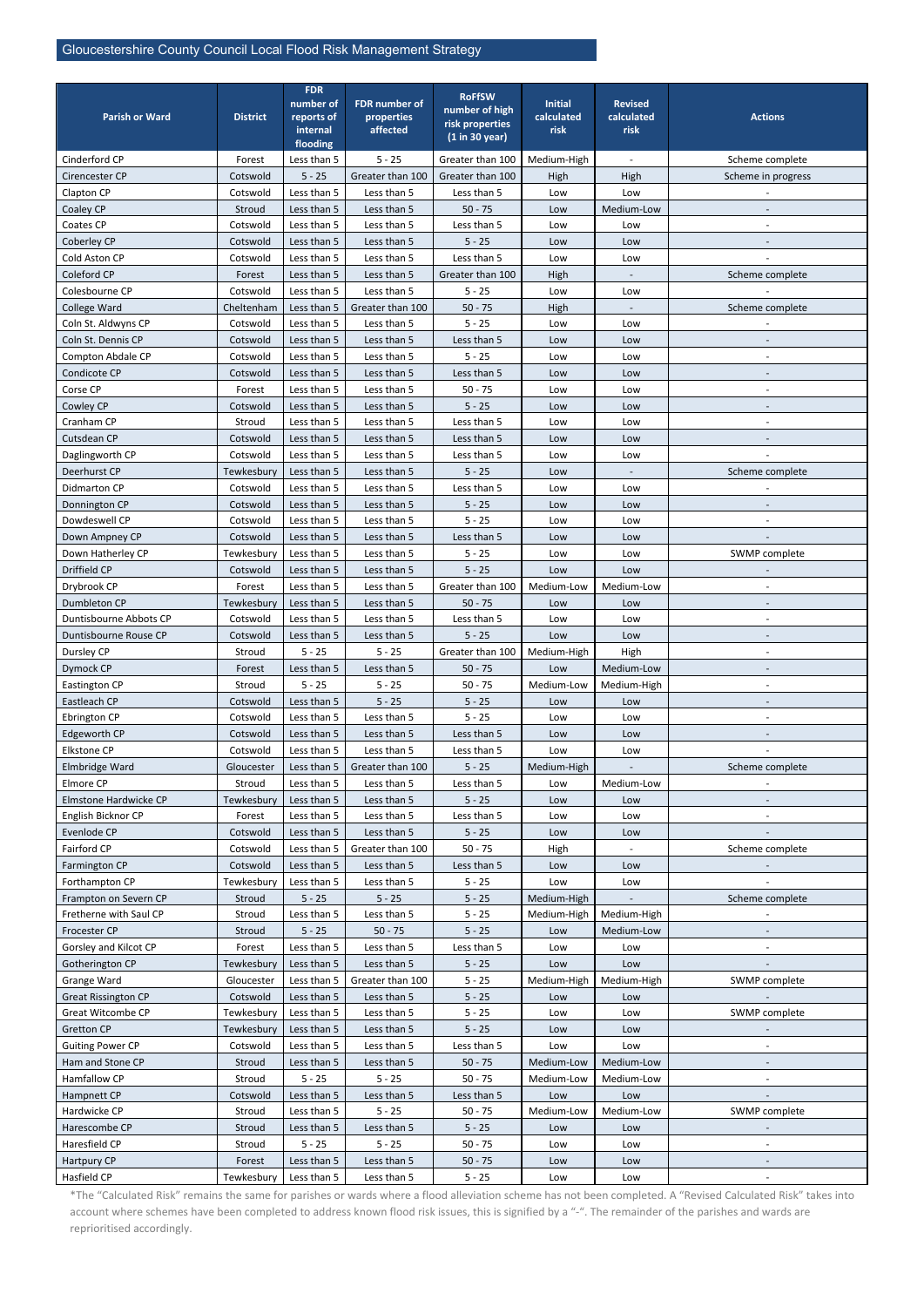| <b>Parish or Ward</b>         | <b>District</b>        | <b>FDR</b><br>number of<br>reports of | <b>FDR number of</b><br>properties | <b>RoFfSW</b><br>number of high<br>risk properties | <b>Initial</b><br>calculated | <b>Revised</b><br>calculated | <b>Actions</b>           |
|-------------------------------|------------------------|---------------------------------------|------------------------------------|----------------------------------------------------|------------------------------|------------------------------|--------------------------|
|                               |                        | internal<br>flooding                  | affected                           | (1 in 30 year)                                     | risk                         | risk                         |                          |
| Hatherop CP                   | Cotswold               | Less than 5                           | Less than 5                        | Less than 5                                        | Low                          | Low                          |                          |
| <b>Hawling CP</b>             | Tewkesbury             | Less than 5                           | Less than 5                        | $5 - 25$                                           | Low                          | Low                          | $\sim$                   |
| <b>Hazleton CP</b>            | Cotswold               | Less than 5                           | Less than 5                        | $5 - 25$                                           | Low                          | Low                          |                          |
| Hesters Way Ward              | Cheltenham             | Less than 5                           | Less than 5                        | Less than 5                                        | Low                          | Medium-Low                   | $\overline{\phantom{a}}$ |
| Hewelsfield and Brockweir CP  | Forest                 | Less than 5                           | Less than 5                        | $5 - 25$                                           | Low                          | Low                          |                          |
| Highnam CP                    | Tewkesbury             | Less than 5                           | Less than 5                        | $5 - 25$                                           | Low                          | Medium-Low                   | $\overline{\phantom{a}}$ |
| Hillesley and Tresham CP      | Stroud                 | Less than 5                           | Less than 5                        | $50 - 75$                                          | Low                          | Low                          |                          |
| Hinton CP                     | Stroud                 | Less than 5                           | Less than 5                        | $50 - 75$                                          | Low                          | Medium-Low                   |                          |
| Horsley CP                    | Stroud                 | Less than 5                           | Less than 5                        | $5 - 25$                                           | Low                          | Low                          |                          |
| Hucclecote CP                 | Tewkesbury             | Less than 5                           | Less than 5                        | Less than 5                                        | Low                          | Low                          |                          |
| Hucclecote Ward               | Gloucester             | Less than 5                           | $50 - 75$                          | $5 - 25$                                           | Medium-High                  | Medium-High                  | Scheme in progress       |
| Huntley CP                    | Forest                 | Less than 5                           | Less than 5                        | $5 - 25$                                           | Low                          | Low                          |                          |
| Icomb CP                      | Cotswold               | Less than 5                           | Less than 5                        | $5 - 25$                                           | Low                          | Low                          |                          |
| Innsworth CP                  | Tewkesbury             | Less than 5<br>Less than 5            | Less than 5                        | $5 - 25$                                           | Low                          | Medium-Low                   | SWMP complete            |
| Kemble CP<br>Kempley CP       | Cotswold<br>Forest     | Less than 5                           | Less than 5<br>Less than 5         | $5 - 25$<br>$5 - 25$                               | Low<br>Low                   | Low<br>Low                   |                          |
| Kempsford CP                  | Cotswold               | Less than 5                           | $50 - 75$                          | $50 - 75$                                          | Medium-Low                   |                              | Scheme complete          |
| King's Stanley CP             | Stroud                 | $5 - 25$                              | $5 - 25$                           | $5 - 25$                                           | Medium-Low                   | Medium-Low                   |                          |
| Kingscote CP                  | Cotswold               | Less than 5                           | Less than 5                        | $5 - 25$                                           | Low                          | Low                          |                          |
| Kingsholm and Wotton Ward     | Gloucester             | $5 - 25$                              | Greater than 100                   | $5 - 25$                                           | High                         | High                         |                          |
| Kingswood CP                  | Stroud                 | Less than 5                           | $5 - 25$                           | $75 - 100$                                         | Medium-Low                   | Medium-High                  |                          |
| Lansdown Ward                 | Cheltenham             | Less than 5                           | Less than 5                        | $5 - 25$                                           | Medium-High                  | High                         | SWMP complete            |
| Lechlade CP                   | Cotswold               | Less than 5                           | Greater than 100                   | $5 - 25$                                           | High                         |                              | Scheme complete          |
| Leckhampton Ward              | Cheltenham             | Less than 5                           | $5 - 25$                           | Less than 5                                        | Medium-Low                   | Medium-Low                   |                          |
| Leigh CP                      | Tewkesbury             | Less than 5                           | Less than 5                        | $5 - 25$                                           | Low                          |                              | Scheme complete          |
| Leonard Stanley CP            | Stroud                 | $5 - 25$                              | $5 - 25$                           | $5 - 25$                                           | Medium-Low                   | Medium-Low                   |                          |
| Little Rissington CP          | Cotswold               | Less than 5                           | Less than 5                        | $5 - 25$                                           | Low                          | Low                          |                          |
| Littledean CP                 | Forest                 | Less than 5                           | Less than 5                        | $5 - 25$                                           | Low                          | Low                          |                          |
| Long Newnton CP               | Cotswold               | Less than 5                           | Less than 5                        | $5 - 25$                                           | Low                          | Low                          |                          |
| Longborough CP                | Cotswold               | Less than 5                           | Less than 5                        | $5 - 25$                                           | Low                          | Low                          |                          |
| Longford CP                   | Tewkesbury             | $5 - 25$                              | $5 - 25$                           | Less than 5                                        | Medium-High                  | Medium-High                  | SWMP complete            |
| Longhope CP                   | Forest                 | Less than 5                           | $5 - 25$                           | $75 - 100$                                         | Medium-Low                   | Medium-Low                   |                          |
| Longlevens Ward               | Gloucester             | Less than 5                           | Greater than 100                   | Less than 5                                        | High                         | High                         | SWMP complete            |
| Longney and Epney CP          | Stroud                 | Less than 5                           | Less than 5                        | Less than 5                                        | Medium-Low                   | Medium-Low                   |                          |
| Lower Slaughter CP            | Cotswold               | Less than 5                           | $5 - 25$                           | $5 - 25$                                           | Low                          |                              | Scheme complete          |
| Lydbrook CP                   | Forest                 | $5 - 25$                              | $5 - 25$                           | Greater than 100                                   | Medium-High                  | $\blacksquare$               | Scheme complete          |
| Lydney CP<br>Maisemore CP     | Forest                 | Less than 5<br>Less than 5            | $5 - 25$<br>Less than 5            | Greater than 100                                   | High                         | $\overline{\phantom{a}}$     | Scheme complete          |
| Maiseyhampton CP              | Tewkesbury<br>Cotswold | Less than 5                           | Less than 5                        | $5 - 25$<br>Less than 5                            | Low<br>Low                   | Low<br>Low                   |                          |
| Matson and Robinswood Ward    | Gloucester             | Less than 5                           | Greater than 100                   | $5 - 25$                                           | Medium-High                  | High                         |                          |
| Maugersbury CP                | Cotswold               | Less than 5                           | Less than 5                        | $5 - 25$                                           | Low                          | Low                          |                          |
| Mickleton CP                  | Cotswold               | Less than 5                           | Less than 5                        | $75 - 100$                                         | Medium-Low                   | Medium-Low                   |                          |
| Minchinhampton CP             | Stroud                 | $5 - 25$                              | $5 - 25$                           | Greater than 100                                   | Medium-High                  | High                         |                          |
| Minsterworth CP               | Tewkesbury             | Less than 5                           | Less than 5                        | $5 - 25$                                           | Medium-Low                   | Medium-Low                   |                          |
| Miserden CP                   | Stroud                 | Less than 5                           | Less than 5                        | $5 - 25$                                           | Low                          | Low                          |                          |
| Mitcheldean CP                | Forest                 | Less than 5                           | Less than 5                        | Greater than 100                                   | Low                          | Medium-Low                   | Study complete           |
| Moreland Ward                 | Gloucester             | $5 - 25$                              | Greater than 100                   | $5 - 25$                                           | High                         | High                         | Study complete           |
| Moreton Valence CP            | Stroud                 | Less than 5                           | Greater than 100                   | $5 - 25$                                           | Medium-Low                   | Medium-Low                   |                          |
| Moreton-in-Marsh CP           | Cotswold               | Less than 5                           | Less than 5                        | Greater than 100                                   | High                         | $\blacksquare$               | Scheme complete          |
| Nailsworth CP                 | Stroud                 | $5 - 25$                              | $5 - 25$                           | Greater than 100                                   | High                         | High                         | Scheme in progress       |
| Naunton CP                    | Cotswold               | Less than 5                           | $5 - 25$                           | $50 - 75$                                          | Low                          | Low                          |                          |
| Newent CP                     | Forest                 | Less than 5                           | Less than 5                        | Greater than 100                                   | Medium-High                  | Medium-High                  | Scheme in progress       |
| Newland CP                    | Forest                 | Less than 5                           | Less than 5                        | $50 - 75$                                          | Medium-Low                   | Medium-High                  | Study complete           |
| Newnham CP                    | Forest                 | Less than 5                           | Less than 5                        | $5 - 25$                                           | Low                          | Low                          |                          |
| North Cerney CP               | Cotswold               | Less than 5                           | Less than 5                        | Less than 5                                        | Low                          | Low                          |                          |
| North Nibley CP               | Stroud                 | Less than 5                           | Less than 5                        | $5 - 25$                                           | Low                          | Low                          |                          |
| Northleach with Eastington CP | Cotswold               | Less than 5                           | $5 - 25$                           | $50 - 75$                                          | Medium-Low                   | Medium-High                  |                          |
| Northway CP                   | Tewkesbury             | Less than 5                           | Less than 5                        | $50 - 75$                                          | Medium-Low                   | Medium-Low                   | SWMP complete            |
| Norton CP                     | Tewkesbury             | Less than 5                           | Less than 5                        | $5 - 25$                                           | Low                          | Low                          | SWMP complete            |
| Notgrove CP<br>Nympsfield CP  | Cotswold<br>Stroud     | Less than 5<br>Less than 5            | Less than 5<br>Less than 5         | Less than 5<br>$5 - 25$                            | Low<br>Low                   | Low<br>Low                   |                          |
| Oakley Ward                   | Cheltenham             | Less than 5                           | Greater than 100                   | Less than 5                                        | Medium-High                  | Medium-High                  | Scheme in progress       |
| Oddington CP                  | Cotswold               | Less than 5                           | Less than 5                        | $5 - 25$                                           | Low                          | Low                          |                          |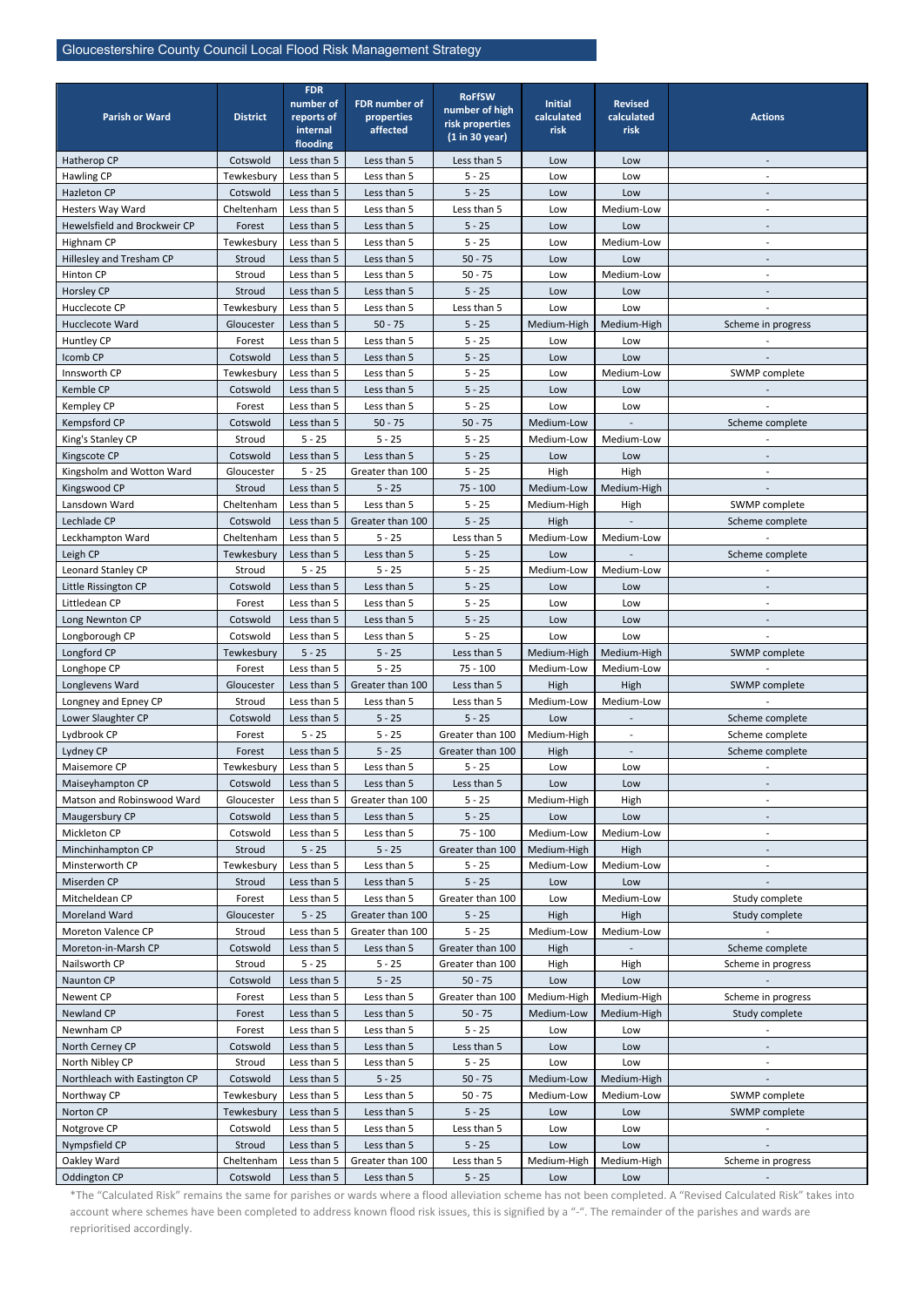| <b>Parish or Ward</b>       | <b>District</b> | <b>FDR</b><br>number of<br>reports of<br>internal<br>flooding | <b>FDR number of</b><br>properties<br>affected | <b>RoFfSW</b><br>number of high<br>risk properties<br>(1 in 30 year) | <b>Initial</b><br>calculated<br>risk | <b>Revised</b><br>calculated<br>risk | <b>Actions</b>           |
|-----------------------------|-----------------|---------------------------------------------------------------|------------------------------------------------|----------------------------------------------------------------------|--------------------------------------|--------------------------------------|--------------------------|
| Owlpen CP                   | Stroud          | Less than 5                                                   | Less than 5                                    | Less than 5                                                          | Low                                  | Low                                  |                          |
| <b>Oxenhall CP</b>          | Forest          | Less than 5                                                   | Less than 5                                    | Less than 5                                                          | Low                                  | Low                                  |                          |
| Oxenton CP                  | Tewkesbury      | Less than 5                                                   | Less than 5                                    | $50 - 75$                                                            | Low                                  | Low                                  |                          |
| Ozleworth CP                | Cotswold        | Less than 5                                                   | Less than 5                                    | Less than 5                                                          | Low                                  | Low                                  |                          |
| Painswick CP                | Stroud          | $5 - 25$                                                      | $5 - 25$                                       | $50 - 75$                                                            | Medium-Low                           | Medium-Low                           |                          |
| Park Ward                   | Cheltenham      | Less than 5                                                   | Less than 5                                    | $5 - 25$                                                             | Medium-Low                           | Medium-Low                           |                          |
| Pauntley CP                 | Forest          | Less than 5                                                   | Less than 5                                    | Less than 5                                                          | Low                                  | Low                                  |                          |
| Pitchcombe CP               | Stroud          | Less than 5                                                   | Less than 5                                    | Less than 5                                                          | Low                                  | Low                                  |                          |
| Pittville Ward              | Cheltenham      | Less than 5                                                   | Less than 5                                    | $50 - 75$                                                            | Medium-Low                           | Medium-High                          | Study complete           |
| Podsmead Ward               | Gloucester      | Less than 5                                                   | Greater than 100                               | $5 - 25$                                                             | Medium-Low                           | Medium-High                          | Scheme in progress       |
| Poole Keynes CP             | Cotswold        | Less than 5                                                   | Less than 5                                    | $5 - 25$                                                             | Low                                  | Low                                  |                          |
| Poulton CP                  | Cotswold        | Less than 5                                                   | $5 - 25$                                       | $5 - 25$                                                             | Low                                  | Low                                  |                          |
| Prescott CP                 | Tewkesbury      | Less than 5                                                   | Less than 5                                    | $5 - 25$                                                             | Low                                  | Low                                  |                          |
| Prestbury Ward              | Cheltenham      | Less than 5                                                   | $5 - 25$                                       | Less than 5                                                          | Medium-Low                           | Medium-Low                           |                          |
| Preston CP                  | Cotswold        | Less than 5                                                   | Less than 5                                    | Less than 5                                                          | Low                                  | Low                                  |                          |
| Quedgeley Fieldcourt Ward   | Gloucester      | $5 - 25$                                                      | $5 - 25$                                       | Less than 5                                                          | Medium-Low                           | Medium-High                          | SWMP complete            |
| Quedgeley Severn Vale Ward  | Gloucester      | Less than 5                                                   | Less than 5                                    | Less than 5                                                          | Medium-Low                           |                                      | Scheme complete          |
| Quenington CP               | Cotswold        | Less than 5                                                   | Less than 5                                    | Less than 5                                                          | Low                                  | Low                                  |                          |
| Randwick CP                 | Stroud          | $5 - 25$                                                      | $5 - 25$                                       | $5 - 25$                                                             | Low                                  | Low                                  |                          |
| Redmarley D'abitot CP       | Forest          | Less than 5                                                   | $5 - 25$                                       | $50 - 75$                                                            | Low                                  | Medium-Low                           |                          |
| Rendcomb CP                 | Cotswold        | Less than 5                                                   | Less than 5                                    | Less than 5                                                          | Low                                  | Low                                  |                          |
| Rodborough CP               | Stroud          | Less than 5                                                   | Less than 5                                    | $50 - 75$                                                            | Medium-High                          | Medium-High                          |                          |
| Rodmarton CP                | Cotswold        | Less than 5                                                   | Less than 5                                    | Less than 5                                                          | Low                                  | Low                                  |                          |
| Ruardean CP                 | Forest          | Less than 5                                                   | Less than 5                                    | Less than 5                                                          | Low                                  | Low                                  |                          |
| Rudford and Highleadon CP   | Forest          | Less than 5                                                   | Less than 5                                    | $50 - 75$                                                            | Low                                  | Low                                  |                          |
| Ruspidge and Soudley CP     | Forest          | Less than 5                                                   | Less than 5                                    | $75 - 100$                                                           | Medium-Low                           | Medium-High                          |                          |
| Saintbury CP                | Cotswold        | Less than 5                                                   | Less than 5                                    | $5 - 25$                                                             | Low                                  | Low                                  |                          |
| Sandhurst CP                | Tewkesbury      | Less than 5                                                   | Less than 5                                    | $50 - 75$                                                            | Medium-Low                           | Medium-Low                           | SWMP complete            |
| Sapperton CP                | Cotswold        | Less than 5                                                   | Less than 5                                    | $5 - 25$                                                             | Low                                  | Low                                  |                          |
| Sevenhampton CP             | Cotswold        | Less than 5                                                   | Less than 5                                    | $5 - 25$                                                             | Low                                  | Low                                  |                          |
| Sezincote CP                | Cotswold        | Less than 5                                                   | Less than 5                                    | Less than 5                                                          | Low                                  | Low                                  | $\blacksquare$           |
| Sherborne CP                | Cotswold        | Less than 5                                                   | Less than 5                                    | Less than 5                                                          | Low                                  | Low                                  |                          |
| Shipton CP                  | Cotswold        | Less than 5                                                   | Less than 5                                    | $5 - 25$                                                             | Low                                  | Low                                  | $\blacksquare$           |
| Shipton Moyne CP            | Cotswold        | Less than 5                                                   | Less than 5                                    | $50 - 75$                                                            | Low                                  | Low                                  |                          |
| Shurdington CP              | Tewkesbury      | Less than 5                                                   | Less than 5                                    | $5 - 25$                                                             | Low                                  | Medium-Low                           | SWMP complete            |
| Siddington CP               | Cotswold        | Less than 5                                                   | Less than 5                                    | $5 - 25$                                                             | Medium-Low                           | Medium-High                          |                          |
| Slimbridge CP               | Stroud          | Less than 5                                                   | $5 - 25$                                       | $5 - 25$                                                             | Medium-Low                           | Medium-High                          | Scheme in progress       |
| Snowshill CP                | Tewkesbury      | Less than 5                                                   | Less than 5                                    | Less than 5                                                          | Low                                  | Low                                  |                          |
| Somerford Keynes CP         | Cotswold        | Less than 5                                                   | Less than 5                                    | $5 - 25$                                                             | Low                                  | Medium-Low                           |                          |
| South Cerney CP             | Cotswold        | $5 - 25$                                                      | $5 - 25$                                       | $5 - 25$                                                             | High                                 |                                      | Scheme complete          |
| Southam CP                  | Tewkesbury      | Less than 5                                                   | Less than 5                                    | $50 - 75$                                                            | Low                                  | Low                                  | SWMP complete            |
| Southrop CP                 | Cotswold        | Less than 5                                                   | $5 - 25$                                       | $5 - 25$                                                             | Low                                  | Low                                  |                          |
| Springbank Ward             | Cheltenham      | Less than 5                                                   | Greater than 100                               | Less than 5                                                          | High                                 | High                                 | $\overline{\phantom{a}}$ |
| St. Briavels CP             | Forest          | Less than 5                                                   | Less than 5                                    | $5 - 25$                                                             | Low                                  | Low                                  |                          |
| St. Mark's Ward             | Cheltenham      | Less than 5                                                   | Less than 5                                    | Less than 5                                                          | Low                                  | Medium-Low                           | $\overline{\phantom{a}}$ |
| St. Paul's Ward             | Cheltenham      | Less than 5                                                   | Less than 5                                    | Less than 5                                                          | Low                                  | Low                                  |                          |
| St. Peter's Ward            | Cheltenham      | Less than 5                                                   | Less than 5                                    | Less than 5                                                          | Medium-Low                           | Medium-High                          |                          |
| Standish CP                 | Stroud          | Less than 5                                                   | $5 - 25$                                       | $50 - 75$                                                            | Low                                  | Low                                  |                          |
| Stanton CP                  | Tewkesbury      | Less than 5                                                   | Less than 5                                    | $5 - 25$                                                             | Low                                  | Low                                  |                          |
| Stanway CP                  | Tewkesbury      | Less than 5                                                   | Less than 5                                    | $50 - 75$                                                            | Low                                  | Medium-Low                           | Study complete           |
| <b>Staunton Coleford CP</b> | Forest          | Less than 5                                                   | Less than 5                                    | $5 - 25$                                                             | Low                                  | Low                                  | $\overline{\phantom{a}}$ |
| <b>Staunton CP</b>          | Forest          | Less than 5                                                   | Less than 5                                    | $50 - 75$                                                            | Low                                  | Low                                  |                          |
| Staverton CP                | Tewkesbury      | Less than 5                                                   | Less than 5                                    | $50 - 75$                                                            | Low                                  | Low                                  |                          |
| Stinchcombe CP              | Stroud          | Less than 5                                                   | Less than 5                                    | $5 - 25$                                                             | Low                                  | Low                                  |                          |
| Stoke Orchard CP            | Tewkesbury      | Less than 5                                                   | Less than 5                                    | $50 - 75$                                                            | Low                                  | Low                                  | SWMP complete            |
| Stonehouse CP               | Stroud          | $5 - 25$                                                      | $75 - 100$                                     | $75 - 100$                                                           | Medium-High                          | High                                 |                          |
| Stow-on-the-Wold CP         | Cotswold        | Less than 5                                                   | Less than 5                                    | Less than 5                                                          | Low                                  | Low                                  |                          |
| Stroud CP                   | Stroud          | $5 - 25$                                                      | $50 - 75$                                      | Greater than 100                                                     | High                                 | High                                 | Study complete           |
| Sudeley CP                  | Tewkesbury      | Less than 5                                                   | Less than 5                                    | $5 - 25$                                                             | Low                                  | Low                                  |                          |
| Swell CP                    | Cotswold        | Less than 5                                                   | Less than 5                                    | $5 - 25$                                                             | Low                                  | Low                                  |                          |
| Swindon Village Ward        | Cheltenham      | Less than 5                                                   | Less than 5                                    | Less than 5                                                          | Medium-Low                           | $\blacksquare$                       | Scheme complete          |
| Syde CP                     | Cotswold        | Less than 5                                                   | Less than 5                                    | Less than 5                                                          | Low                                  | Low                                  |                          |
| Taynton CP                  | Forest          | Less than 5                                                   | Less than 5                                    | $50 - 75$                                                            | Low                                  | Low                                  | $\overline{\phantom{a}}$ |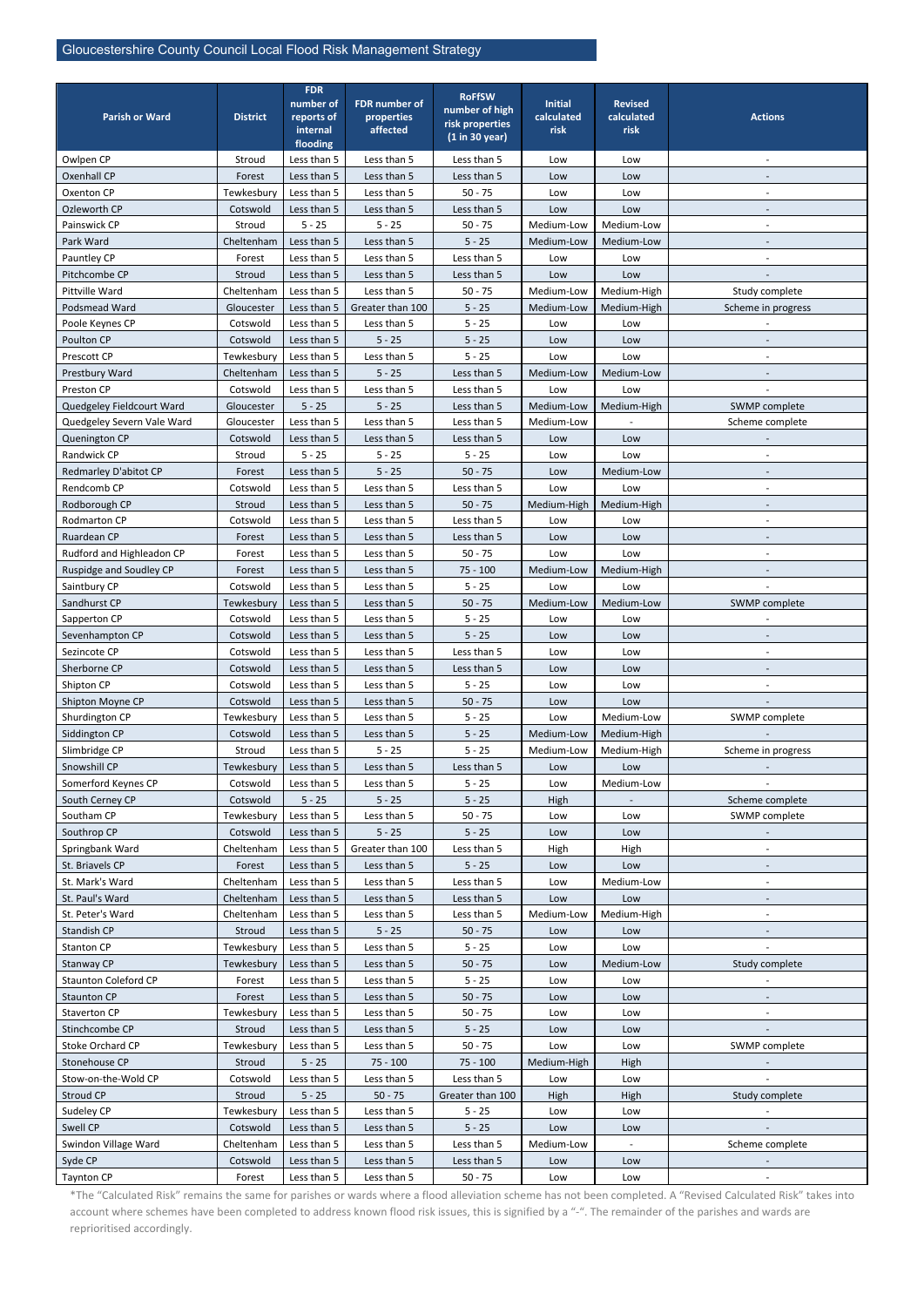| <b>Parish or Ward</b>         | <b>District</b> | <b>FDR</b><br>number of<br>reports of<br>internal<br>flooding | <b>FDR</b> number of<br>properties<br>affected | <b>RoFfSW</b><br>number of high<br>risk properties<br>(1 in 30 year) | <b>Initial</b><br>calculated<br>risk | <b>Revised</b><br>calculated<br>risk | <b>Actions</b>           |  |
|-------------------------------|-----------------|---------------------------------------------------------------|------------------------------------------------|----------------------------------------------------------------------|--------------------------------------|--------------------------------------|--------------------------|--|
| <b>Teddington CP</b>          | Tewkesbury      | Less than 5                                                   | Less than 5                                    | $5 - 25$                                                             | Low                                  | Low                                  |                          |  |
| Temple Guiting CP             | Cotswold        | Less than 5                                                   | Less than 5                                    | $5 - 25$                                                             | Low                                  | Low                                  |                          |  |
| <b>Tetbury CP</b>             | Cotswold        | Less than 5                                                   | Less than 5                                    | $75 - 100$                                                           | Medium-Low                           | Medium-High                          | Study complete           |  |
| <b>Tetbury Upton CP</b>       | Cotswold        | Less than 5                                                   | Less than 5                                    | $5 - 25$                                                             | Low                                  | Low                                  |                          |  |
| Tewkesbury CP                 | Tewkesbury      | $5 - 25$                                                      | $5 - 25$                                       | $50 - 75$                                                            | Medium-High                          | High                                 | Scheme in progress       |  |
| Tibberton CP                  | Forest          | Less than 5                                                   | Less than 5                                    | $50 - 75$                                                            | Low                                  | Low                                  |                          |  |
| Tidenham CP                   | Forest          | Less than 5                                                   | Less than 5                                    | $75 - 100$                                                           | Medium-Low                           | Medium-Low                           | Study complete           |  |
| <b>Tirley CP</b>              | Tewkesbury      | $5 - 25$                                                      | $5 - 25$                                       | $50 - 75$                                                            | Medium-Low                           |                                      | Scheme complete          |  |
| <b>Toddington CP</b>          | Tewkesbury      | Less than 5                                                   | Less than 5                                    | $50 - 75$                                                            | Low                                  | Low                                  |                          |  |
| Todenham CP                   | Cotswold        | Less than 5                                                   | Less than 5                                    | $5 - 25$                                                             | Low                                  | Low                                  |                          |  |
| <b>Tuffley Ward</b>           | Gloucester      | Less than 5                                                   | $50 - 75$                                      | $5 - 25$                                                             | Medium-Low                           | Medium-Low                           | Scheme in progress       |  |
| Turkdean CP                   | Cotswold        | Less than 5                                                   | Less than 5                                    | Less than 5                                                          | Low                                  | Low                                  |                          |  |
| Twigworth CP                  | Tewkesbury      | Less than 5                                                   | Less than 5                                    | $5 - 25$                                                             | Low                                  | Low                                  | SWMP complete            |  |
| <b>Twyning CP</b>             | Tewkesbury      | Less than 5                                                   | Less than 5                                    | $5 - 25$                                                             | Low                                  | Medium-Low                           |                          |  |
| <b>Uckington CP</b>           | Tewkesbury      | Less than 5                                                   | Less than 5                                    | $5 - 25$                                                             | Low                                  | Medium-Low                           |                          |  |
| Uley CP                       | Stroud          | $5 - 25$                                                      | $5 - 25$                                       | $5 - 25$                                                             | Low                                  | Low                                  |                          |  |
| Up Hatherley Ward             | Cheltenham      | Less than 5                                                   | Less than 5                                    | Less than 5                                                          | Low                                  | Low                                  |                          |  |
| <b>Upleadon CP</b>            | Forest          | Less than 5                                                   | Less than 5                                    | $50 - 75$                                                            | Low                                  | Low                                  | $\overline{\phantom{a}}$ |  |
| <b>Upper Rissington CP</b>    | Cotswold        | Less than 5                                                   | Less than 5                                    | Less than 5                                                          | Low                                  | Low                                  |                          |  |
| <b>Upper Slaughter CP</b>     | Cotswold        | Less than 5                                                   | Less than 5                                    | $5 - 25$                                                             | Low                                  | Low                                  |                          |  |
| Upton St. Leonards CP         | Stroud          | Less than 5                                                   | Less than 5                                    | $75 - 100$                                                           | Medium-Low                           | Medium-Low                           |                          |  |
| Warden Hill Ward              | Cheltenham      | Less than 5                                                   | Greater than 100                               | Less than 5                                                          | Medium-Low                           | Medium-High                          |                          |  |
| West Dean CP                  | Forest          | Less than 5                                                   | Less than 5                                    | Greater than 100                                                     | Medium-Low                           | Medium-High                          | Study complete           |  |
| Westbury-on-Severn CP         | Forest          | Less than 5                                                   | Less than 5                                    | Greater than 100                                                     | High                                 | High                                 | Scheme in progress       |  |
| <b>Westcote CP</b>            | Cotswold        | Less than 5                                                   | Less than 5                                    | Less than 5                                                          | Low                                  | Low                                  |                          |  |
| Westgate Ward                 | Gloucester      | Less than 5                                                   | Greater than 100                               | $5 - 25$                                                             | High                                 |                                      | Scheme complete          |  |
| Weston Subedge CP             | Cotswold        | Less than 5                                                   | $5 - 25$                                       | $75 - 100$                                                           | Medium-Low                           |                                      | Scheme complete          |  |
| Weston Subedge CP (DET)       | Cotswold        | Less than 5                                                   | Less than 5                                    | $5 - 25$                                                             | Low                                  | Low                                  |                          |  |
| Westonbirt with Lasborough CP | Cotswold        | Less than 5                                                   | Less than 5                                    | $50 - 75$                                                            | Low                                  | Low                                  |                          |  |
| Wheatpieces CP                | Tewkesbury      | Less than 5                                                   | Less than 5                                    | $5 - 25$                                                             | Low                                  | Medium-Low                           | SWMP complete            |  |
| Whiteshill and Ruscombe CP    | Stroud          | Less than 5                                                   | Less than 5                                    | Less than 5                                                          | Low                                  | Low                                  |                          |  |
| Whitminster CP                | Stroud          | Less than 5                                                   | $5 - 25$                                       | $5 - 25$                                                             | Low                                  | Medium-Low                           |                          |  |
| Whittington CP                | Cotswold        | Less than 5                                                   | Less than 5                                    | $5 - 25$                                                             | Low                                  | Low                                  |                          |  |
| Wick Rissington CP            | Cotswold        | Less than 5                                                   | Less than 5                                    | $5 - 25$                                                             | Low                                  | Low                                  |                          |  |
| Willersey CP                  | Cotswold        | Less than 5                                                   | $50 - 75$                                      | $50 - 75$                                                            | Low                                  | Low                                  | Study complete           |  |
| Winchcombe CP                 | Tewkesbury      | Less than 5                                                   | Less than 5                                    | Greater than 100                                                     | Medium-High                          |                                      | Scheme complete          |  |
| Windrush CP                   | Cotswold        | Less than 5                                                   | Less than 5                                    | Less than 5                                                          | Low                                  | Low                                  |                          |  |
| Winson CP                     | Cotswold        | Less than 5                                                   | Less than 5                                    | Less than 5                                                          | Low                                  |                                      | Scheme complete          |  |
| Winstone CP                   | Cotswold        | Less than 5                                                   | Less than 5                                    | Less than 5                                                          | Low                                  | Low                                  |                          |  |
| Withington CP                 | Cotswold        | Less than 5                                                   | Less than 5                                    | Less than 5                                                          | Low                                  | Low                                  |                          |  |
| Woodchester CP                | Stroud          | Less than 5                                                   | $5 - 25$                                       | $5 - 25$                                                             | Low                                  | Medium-Low                           |                          |  |
| Woodmancote CP                | Tewkesbury      | Less than 5                                                   | Less than 5                                    | $75 - 100$                                                           | Medium-Low                           | Medium-Low                           | SWMP complete            |  |
| <b>Woolaston CP</b>           | Forest          | Less than 5                                                   | Less than 5                                    | $5 - 25$                                                             | Low                                  | Low                                  |                          |  |
| Wotton-under-Edge CP          | Stroud          | Less than 5                                                   | $5 - 25$                                       | Greater than 100                                                     | Medium-High                          | High                                 | Study complete           |  |
| Yanworth CP                   | Cotswold        | Less than 5                                                   | Less than 5                                    | Less than 5                                                          | Low                                  | Low                                  |                          |  |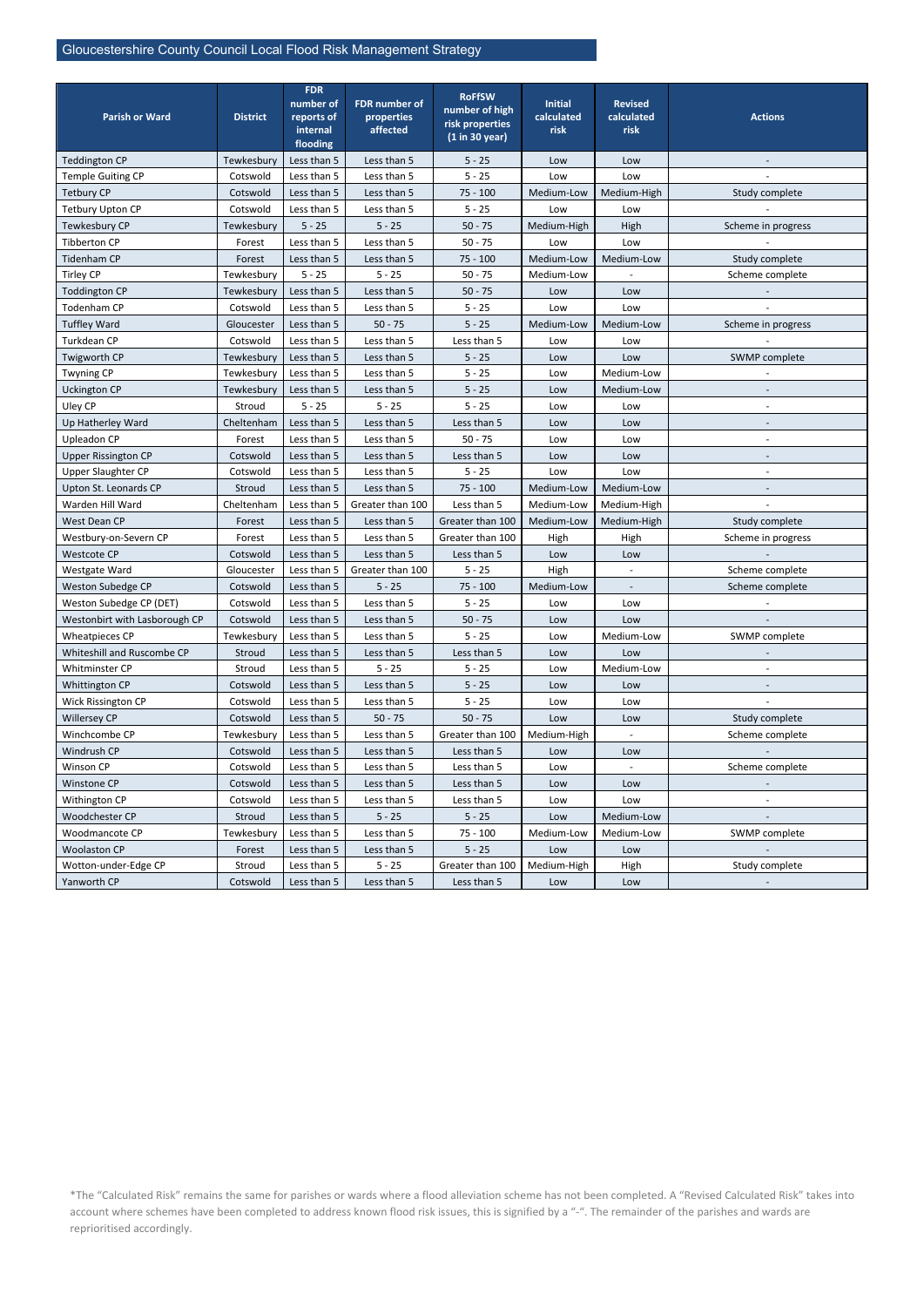### <span id="page-16-0"></span>3.2. **Gloucestershire County Council Lead Schemes**

8. The notable update to Gloucestershire County Council lead schemes is the two flood storage areas to the east of Cheltenham which will capture excess surface water from the Wymans Brook and Noverton Brook and restrict the amount of water entering the town to a safe volume. The scheme, which was developed from the Surface Water Management Plans, has been granted planning permission and work is being carried out to discharge the specified conditions. These conditions have produced unforeseen costs to the scheme, pushing it from £1.9M to approximately £2.6M. Construction of the scheme is currently scheduled to commence in January 2018.

9. Several other schemes from the Surface Water Management Plans are beginning to be implemented. In Bishops Cleeve, there will be a number of flood alleviation measures within the town centre to help mitigate surface water runoff from Cleeve Hill. Property Level Resilience measures are being considered for areas in Churchdown and Brockworth.

10. A scheme in Slimbridge to replace a culvert, which is causing flooding to a number of residents, with a new surface water pipe in the highway begain on 11<sup>th</sup> September 2017. The scheme is being jointly funded by the Flood Risk Management Team, Gloucestershire County Council Highways, Severn Trent Water and the Environment Agency. It is due to be completed on 17<sup>th</sup> November 2017.

11. Finally, there are plans for a flood alleviation scheme to be incorporated into the redevelopment of the sports field at Blackbridge, Podsmead. The scheme will serve to protect properties at risk of surface water flooding downstream of the field as well as creating a community space with enhanced biodiversity aspects.

### <span id="page-16-1"></span>3.3. **Flood Alleviation Schemes with Gloucestershire County Council Contributions**

12. A number of flood alleviation schemes have been completed by the District and Borough Councils using contributions from GCC since last year's Annual Progress and Implementation Plan.

13. Forest of Dean District Council has completed a scheme to reduce flooding at Lakeside Avenue in Lydney. The scheme involved a number of measures including installing a flood relief culvert and the redesigning of a trash screen.

14. Cheltenham Borough Council has installed a flood defence bund and formed a flood storage area to protect properties in the Southfield Manor Estate in Charlton Kings Ward. The bunds will prevent surface water from entering the estate from adjacent fields and the storage area will hold excess water from the Southfield Brook.

15. A new trash screen was installed by Gloucester City Council on the Whaddon Brook at the entrance to the culvert as it passes underneath Stroud Road in Tuffley. The upgraded design will reduce the risk of the culvert blocking and has given easier access to clear the screen of debris. This is part of a larger scheme which is currently ongoing in the Stroud Road, Grange Road and Bybrook Road area.

16. A list of some of the completed schemes GCC has contributed to in the year can be found in Table 3-2 while Table 3-3 has a list of schemes GCC is contributing to that are currently ongoing.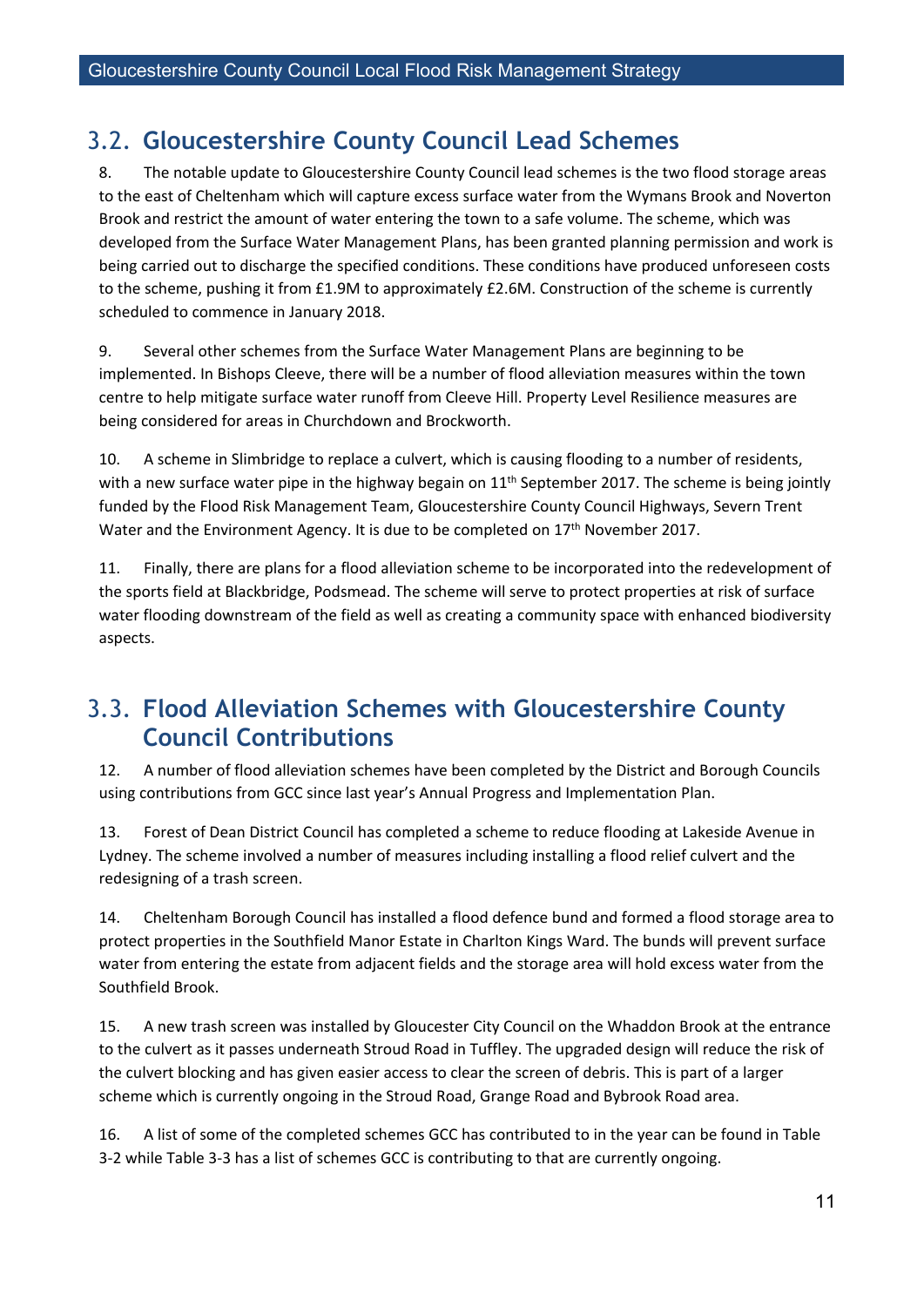#### <span id="page-17-0"></span>**Table 3-2 Completed flood alleviation schemes with Gloucestershire County Council contributions**

<span id="page-17-1"></span>

| <b>Project Lead</b>                    | <b>Parish</b>                        | Location                         | <b>Scheme/Works description</b>                                                                                              |
|----------------------------------------|--------------------------------------|----------------------------------|------------------------------------------------------------------------------------------------------------------------------|
| <b>Cheltenham Borough Council</b>      | <b>Charlton Kings Ward</b>           | Southfield Brook, Charlton Kings | Southfield Brook flood alleviation<br>scheme - flood bund and storage area.                                                  |
| <b>Cotswold District Council</b>       | <b>Moreton-in-Marsh CP</b>           | Moreton                          | Flood relief culvert & ditch<br>improvements on Batsford Estate                                                              |
| <b>Forest of Dean District Council</b> | <b>Lydney CP</b>                     | Lakeside Avenue, Lydney          | Upstream attenuation/flow reduction<br>via rural SuDS, re-design of trash<br>screen, reconnect downstream culvert<br>pathway |
| <b>Gloucestershire County Council</b>  | <b>Hucclecote Ward</b>               | <b>Trevor Road</b>               | Watercourse Clearance, Removal of<br>vegetation and debris to improve flow.                                                  |
|                                        | <b>Quedgeley Severn Vale</b><br>Ward | Quedgeley various sites          | Watercourse clearance in 3 stretches in<br>Quedgeley. Vegetation, culvert and<br>debris removal to improve flow.             |
| Lower Severn Internal Drainage Board   | Slimbridge CP                        | Slimbridge                       | Watercourse clearing by IDB                                                                                                  |
| <b>Tewkesbury Borough Council</b>      | <b>Chaceley CP</b>                   | Chaceley                         | Watercourse diversion and clearing                                                                                           |

#### **Table 3-3 Current flood alleviation schemes with Gloucestershire County Council contributions**

| <b>Project Lead</b>                             | <b>Parish</b>                          | <b>Location</b>                                                | <b>Scheme/Works description</b>                                                                                                                                                        |
|-------------------------------------------------|----------------------------------------|----------------------------------------------------------------|----------------------------------------------------------------------------------------------------------------------------------------------------------------------------------------|
| <b>Gloucestershire County</b><br><b>Council</b> | <b>Bishops Cleeve CP</b>               | <b>Bishops Cleeve, Tewks</b>                                   | Surface Water Management Plan Scheme - a number of measures<br>across the town centre                                                                                                  |
|                                                 | <b>Brockworth CP</b>                   | Medway Crescent, Brockworth                                    | Surface Water Management Plan Scheme - Property Level<br>Resilience                                                                                                                    |
| <b>Churchdown CP</b>                            |                                        | Anne Hatahway Drive,<br>Churchdown                             | Surface Water Management Plan Scheme - Property Level<br>Resilience                                                                                                                    |
|                                                 | <b>Cirencester CP</b>                  | Cirencester                                                    | Upstream catchment natural attenuation measures                                                                                                                                        |
|                                                 | <b>Hucclecote Ward</b>                 | Appleton Way, Hucclecote                                       | Optimising the flood storage at Appleton Way Lagoon as well as<br>improving the conveyance of flood water over highway culverts on<br>Green Lane, Brookfield Road and Millbridge Road. |
|                                                 | <b>Nailsworth CP</b>                   | George Street, Nailsworth                                      | Investigation into flooding to properties from highway as a result of<br>runoff from steep escarpment.                                                                                 |
|                                                 | <b>Oakley Ward</b>                     | Priors/Oakley                                                  | SWMP Scheme - Two large flood attenuation areas                                                                                                                                        |
| <b>Podsmead Ward</b>                            |                                        | Sports Complex SuDS,<br>Podsmead                               | Incorporate SuDS into the drainage plan for the proposed sports<br>complex development in order to hold enough flood water to<br>alleviate risk downstream.                            |
|                                                 | Slimbridge CP                          | Slimbridge                                                     | Culvert remediation/improvement                                                                                                                                                        |
|                                                 | <b>Westbury-On-Severn</b><br><b>CP</b> | Elton, Westbury-On-Severn                                      | Improve existing culvert, install additional pipe culverts and<br>improve channel                                                                                                      |
| <b>Forest of Dean District Council</b>          | <b>Newent CP</b>                       | Newent - Peacock Brook                                         | Upstream attenuation/flow reduction via rural SuDS, redesign<br>culvert                                                                                                                |
| <b>Gloucester City Council</b>                  | <b>Abbeydale Ward</b>                  | Abbeydale downstream of<br>Community Centre, River<br>Twyver   | Renaturalise channel. Removing concrete channel and replacing<br>with a two stage channel with wetland plants.                                                                         |
|                                                 | <b>Barnwood Ward</b>                   | Barnwood Park, Barnwood                                        | Barnwood Park Balancing Pond improvement works                                                                                                                                         |
|                                                 | <b>Hucclecote Ward</b>                 | Porchester Road, Hucclecote                                    | Additional funding for Individual Property Protection for 9<br>properties.                                                                                                             |
|                                                 | <b>Tuffley Ward</b>                    | Stroud Rd, Grange Rd, Bybrook<br>Rd and Harwell Close, Tuffley | Earth bund extension, trash screen replacement and access path,<br>and watercourse diversion.                                                                                          |
| <b>Stroud District Council</b>                  | <b>Cainscross CP</b>                   | <b>Devereaux Crescent</b>                                      | Rural SuDS in upper catchment                                                                                                                                                          |
|                                                 | <b>Nailsworth CP</b>                   | <b>Nailsworth Rural SuDS</b>                                   | Rural SuDS work to be continued in the Nailsworth Catchment.                                                                                                                           |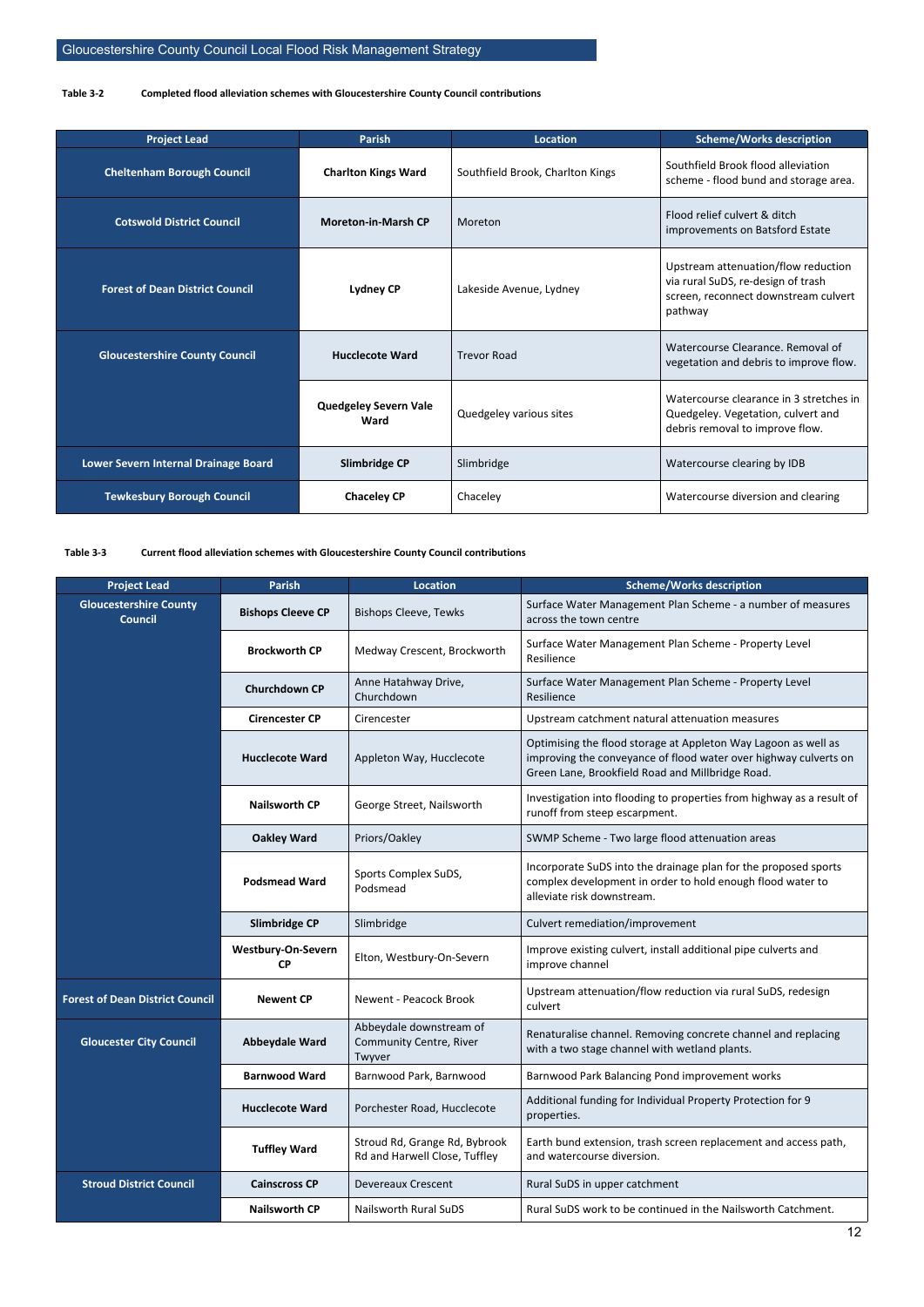### <span id="page-18-0"></span>3.4. **Potential Future Schemes**

17. The updated prioritised flood alleviations schemes list (PFAS) can be seen below. It is an ongoing task for the GCC Flood Risk Team to investigate the viability of the schemes on the list and either recommend them for future funding or remove them from the list. New schemes will be added to the list when requests for funding are made to GCC or when new schemes come to light. This means the list will continue to be altered and updated.

18. An extra parameter has been added to the scoring system to encourage partnership funding. Details of this can be found in section **5.2 Updates to Prioritisation Flood Alleviation Scheme List**. For details of how the list was developed see the Annual Progress and Implementation Plan 2016-17: [http://www.gloucestershire.gov.uk/your-community/emergencies-and-your-safety/flooding-and](http://www.gloucestershire.gov.uk/your-community/emergencies-and-your-safety/flooding-and-drainage/gloucestershire-county-councils-local-flood-risk-management-strategy-lfrms/)[drainage/gloucestershire-county-councils-local-flood-risk-management-strategy-lfrms/.](http://www.gloucestershire.gov.uk/your-community/emergencies-and-your-safety/flooding-and-drainage/gloucestershire-county-councils-local-flood-risk-management-strategy-lfrms/)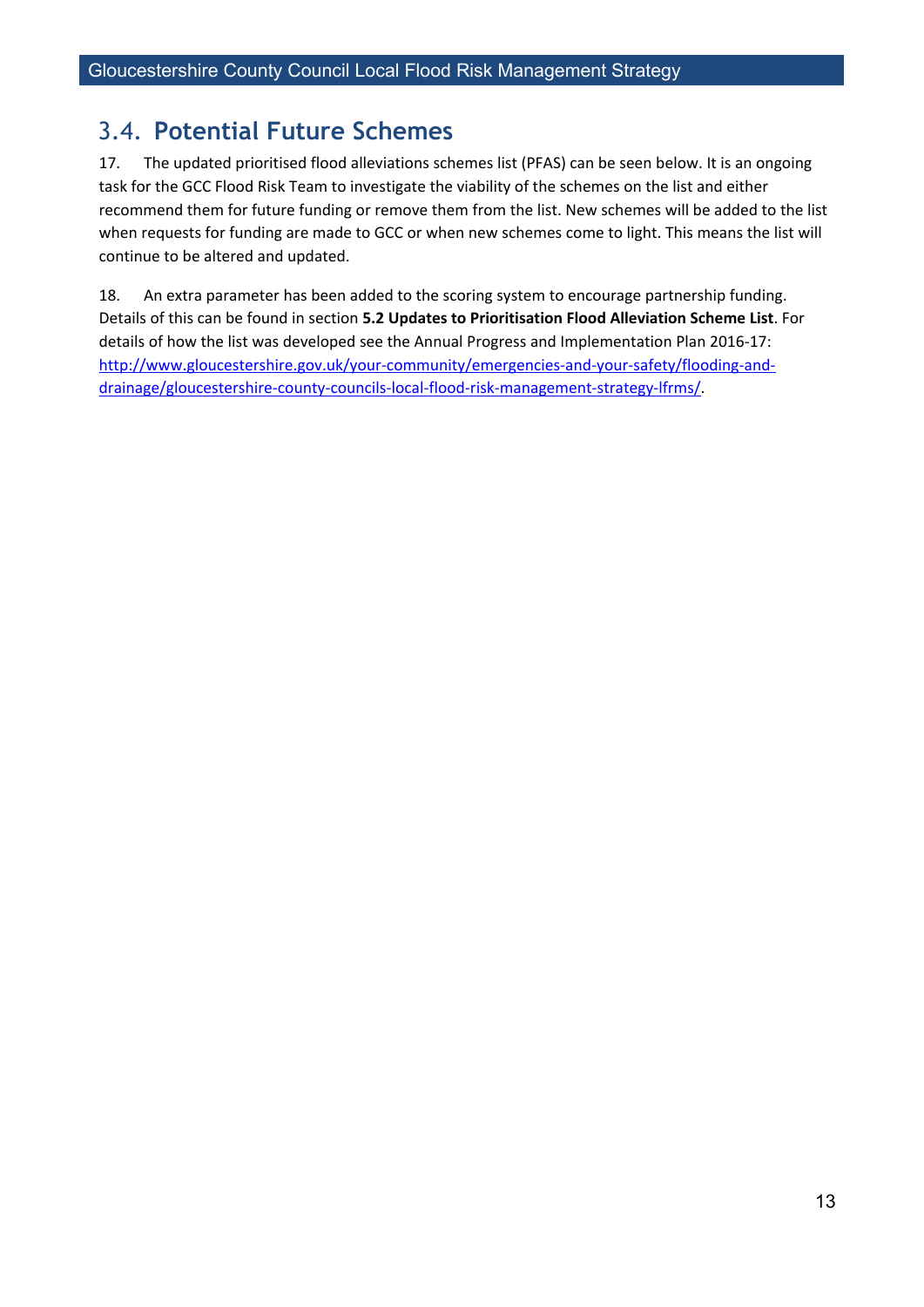#### <span id="page-19-0"></span>**Table 3-4 Prioritised Flood Alleviation Scheme List**

| Rank           | <b>District</b>          | Parish / ward               | Location                                                        | Proposed method of alleviation                                                                                                                                       | Number of<br>properties at risk | Estimated<br><b>Scheme Cost</b> |
|----------------|--------------------------|-----------------------------|-----------------------------------------------------------------|----------------------------------------------------------------------------------------------------------------------------------------------------------------------|---------------------------------|---------------------------------|
| 1              | Stroud                   | <b>Stroud CP</b>            | Slad Road - Slad Brook Watercourse                              | Improvements to the Slad Brook<br>watercourse                                                                                                                        | 115                             | £283,500                        |
| $\overline{2}$ | Stroud                   | Stroud CP                   | Slad Road - Folly Lane                                          | Divert flows from Folly Lane to the<br>Painswick Stream                                                                                                              | 115                             | £546,260                        |
| 3              | Forest of Dean           | Coleford CP                 | <b>Coleford Town Centre</b>                                     | Install channel drains and a new<br>drainage network in the centre of<br>Coleford                                                                                    | 179                             | £405,996                        |
| 4              | Stroud                   | Stroud CP                   | Slad Road - Slad Brook Culvert                                  | Construct a sealed pipe drainage<br>system from Folly Lane to the Slad<br><b>Brook Culvert</b>                                                                       | 115                             | £636,746                        |
| 5              | Forest of Dean           | Mitcheldean CP              | Mitcheldean - Baynham Road                                      | Intercept surface runoff at Baynham<br>Road and installation of SuDS storage                                                                                         | 121                             | £781,632                        |
| 6              | Forest of Dean           | Mitcheldean CP              | Mitcheldean - Unnamed<br>Watercourse                            | Interception of surface water runoff<br>and convey to unnamed watercourse<br>at A4136 highway                                                                        | 121                             | £1,114,521                      |
| $\overline{7}$ | Stroud                   | Wotton-under-Edge CP        | Knapp Road and Locombe Place                                    | Construct a flood bund above Hentley<br>Tor and Worlds End Lane to divert flow                                                                                       | 97                              | £853,349                        |
| 8              | Gloucester               | <b>Hucclecote Ward</b>      | Millbridge Rd and Porchester Rd -<br>Culvert replacement        | Replace Millbridge Road culvert and<br>enlarge the downstream channel as far<br>as Spencer Close                                                                     | 67                              | £247,050                        |
| 9              | Stroud                   | Chalford CP                 | Chalford Round House to Iles Mill                               | Dredge two pounds to remove heavy<br>vegetation which fills water channel                                                                                            | 16                              | £16,000                         |
| 10             | Gloucester               | Hucclecote Ward             | Green Lane - Highway culvert                                    | Alter highway at the Green Lane culvert<br>to allow flood water to re-enter the<br>watercourse                                                                       | 26                              | £12,398                         |
| 11             | Forest of Dean           | Newland CP                  | Clearwell                                                       | Reconstruct the canalised Valley Brook<br>channel through Clearwell                                                                                                  | 45                              | £445,050                        |
| 12             | Cotswold                 | Andoversford CP             | Hunter's way/Station Road - Culvert<br>replacement              | Culvert replacement                                                                                                                                                  | 30                              | £100,617                        |
| 13             | Gloucester               | Hucclecote Ward             | Green Lane - Culvert removal                                    | Remove the culverted section of<br>Wootton Brook at Cousley Close                                                                                                    | 26                              | £29,325                         |
| 13             | Gloucester               | <b>Hucclecote Ward</b>      | Green Lane - Culvert replacement                                | Replace the Green Lane culvert with a<br>larger culvert                                                                                                              | 26                              | £36,936                         |
| 15             | Cheltenham               | Pittville Ward              | Windsor Street and Little<br>Cleevemount                        | Reduce road levels and create flood<br>storage area in school playing field                                                                                          | 38                              | £459,625                        |
| 16             | Gloucester               | Podsmead Ward               | Milton Avenue - Trash screen                                    | Install a new trash screen to the open<br>channel                                                                                                                    | 21                              | £6,831                          |
| 17             | Cotswold                 | <b>Willersey CP</b>         | The Quinary - Headwall                                          | Reconstruct the headwall and<br>wingwalls protruding into the<br>watercourse                                                                                         | 10                              | £16,560                         |
| 18             | Gloucester               | Podsmead Ward               | Milton Avenue - Drainage<br>improvements                        | Improvements to the surface water<br>drainage system and storage pond                                                                                                | 21                              | £12,903                         |
| 18             | Gloucester               | Podsmead Ward               | Milton Avenue - Flow paths                                      | Improvements to overland flow path at<br><b>Milton Avenue</b>                                                                                                        | 21                              | £15,028                         |
| 20             | Stroud                   | Stroud CP                   | Slad Road - Upper Catchment                                     | Divert flows from the upper catchment<br>towards Painswick Stream                                                                                                    | 115                             | £2,834,467                      |
| 21             | Gloucester               | Hucclecote Ward             | Brookfield Rd - Culvert replacement                             | Replace Brookfield Road culvert                                                                                                                                      | 18                              | £36,936                         |
| 22             | Forest of Dean           | Mitcheldean CP              | Mitcheldean - Industrial Estate                                 | Construct a surface water pumping<br>station at a low point in the industrial<br>estate                                                                              | 121                             | £2,589,379                      |
| 23<br>24       | Forest of Dean<br>Stroud | West Dean CP<br>Chalford CP | Sling<br>Chalford                                               | Install drainage improvement measures<br>Watercourse management                                                                                                      | 29<br>5                         | £221,169<br>£5,000              |
| 25             | Stroud                   | Nailsworth CP               | George Street - Gullies                                         | Install a high capacity gully and new                                                                                                                                | 19                              | £171,973                        |
| 26             | Cotswold                 | Andoversford CP             | Centre of Andoversford and Coln<br>Park                         | carrier drain to the Nailsworth Stream<br>Increase upstream flood storage<br>northwards of the disused railway<br>embankment                                         | 81                              | £1,566,729                      |
| 27             | Stroud                   | Haresfield CP               | Haresfields                                                     | Retro fitting of SuDs measures (i.e.<br>rainwater gardens, etc) to reduce<br>flooding issues                                                                         | 6                               | £11,600                         |
| 28             | Cotswold                 | Andoversford CP             | Station Road and Gloucester Road -<br>Flood defence walls       | Construct flood defence walls and<br>embankment                                                                                                                      | 41                              | £1,050,655                      |
| 29             | Gloucester               | <b>Tuffley Ward</b>         | Langate House, Robinswood Hill,<br>Tuffley                      | To retro-fit SUDS features including<br>swales and ponds to provide<br>attenuation and manage flows                                                                  | 6                               | £15,000                         |
| 29             | Gloucester               | <b>Tuffley Ward</b>         | Robinswood Hill - Stroud Road,<br>Tuffley                       | To carry out drainage improvements on<br>Robinswood Hill in addition to the<br>construction of swales and a number of<br>ponds to provide attenuation and<br>storage | 6                               | £15,000                         |
| 31             | Cotswold                 | Andoversford CP             | Station Road and Gloucester Road -<br>Property Level Protection | Install property level protection to at<br>risk properties                                                                                                           | 37                              | £834,141                        |
| 32             | Stroud                   | Nailsworth CP               | Brewery Lane - Property Level<br>Protection                     | Install individual property level<br>protection to the flood risk properties                                                                                         | 34                              | £1,051,215                      |
| 32             | Stroud                   | Nailsworth CP               | Brewery Lane - training walls                                   | Replacement of upstream and<br>downstream training walls with flood<br>walls reaching higher level                                                                   | 34                              | £1,059,075                      |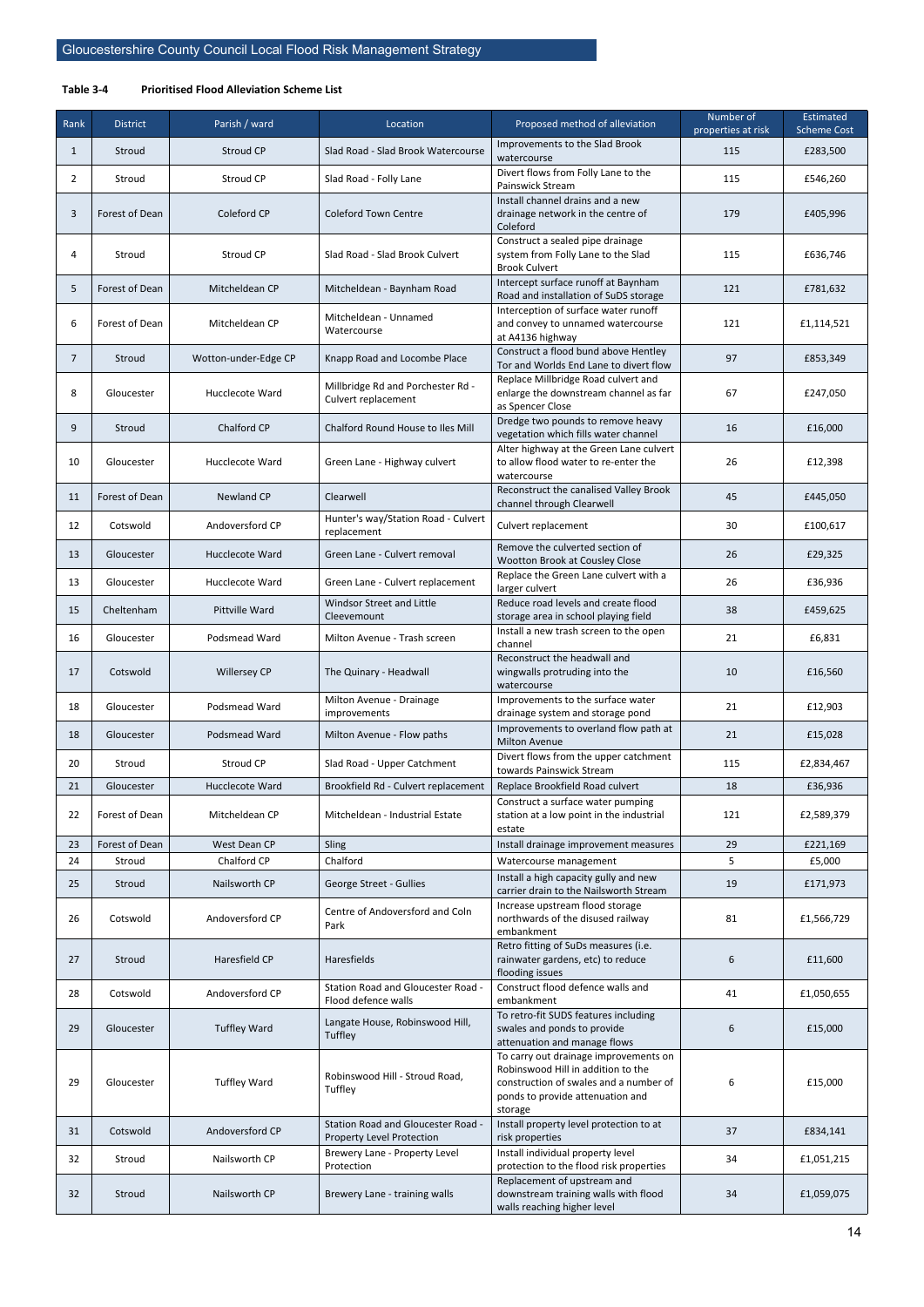| Rank | <b>District</b> | Parish / ward             | Location                                                       | Proposed method of alleviation                                                                              | Number of<br>properties at risk | Estimated<br><b>Scheme Cost</b> |
|------|-----------------|---------------------------|----------------------------------------------------------------|-------------------------------------------------------------------------------------------------------------|---------------------------------|---------------------------------|
| 34   | Cheltenham      | Pittville Ward            | Prestbury Road - light industrial<br>units                     | Raised vehicle thresholds                                                                                   | 36                              | £276,044                        |
| 35   | Tewkesbury      | Ashchurch Rural CP        | Aston-on-Carrant                                               | Install high capacity gullies and drains<br>to Carrant Brook                                                | 17                              | £223,788                        |
| 36   | Gloucester      | <b>Tuffley Ward</b>       | <b>Forest View Road</b>                                        | Reinstating ditch which runs to the rear<br>of properties                                                   | 6                               | £20,000                         |
| 37   | Stroud          | Wotton-under-Edge CP      | Wortley Road - Commercial<br>property                          | Replace the downstream culvert<br>parapet wall with a guardrail and re-<br>profile the highway              | 8                               | £70,780                         |
| 38   | Stroud          | Nailsworth CP             | Fountain Street and Tabrams Pitch<br>kerb re-setting           | Re-set the kerb line along Fountains<br>Road and install individual property<br>protection                  | 24                              | £344,735                        |
| 38   | Stroud          | Nailsworth CP             | Old Market and Spring Hill - Flood<br>Walls                    | Construction of flood walls around the<br>open channel section of the Nailsworth<br>Stream                  | 18                              | £265,275                        |
| 38   | Stroud          | Nailsworth CP             | Old Market and Spring Hill -<br>Property Level Protection      | Installation of individual property<br>protection to the rear of the properties<br>next to the bus terminus | 18                              | £239,844                        |
| 41   | Stroud          | Wotton-under-Edge CP      | <b>Holywell Road</b>                                           | Repair the existing masonry culvert                                                                         | $\overline{4}$                  | £14,400                         |
| 42   | Forest of Dean  | Westbury-on-Severn CP     | Elton                                                          | Improve existing culvert, install<br>additional pipe culverts and improve<br>channel                        | 14                              | £158,355                        |
| 43   | Forest of Dean  | Awre CP                   | Blakeney - Bridge Street                                       | Remove the weir in Blackpool Brook<br>located off Bridge Street                                             | 10                              | £1,065,188                      |
| 43   | Forest of Dean  | Awre CP                   | Blakeney - Moorfield Avenue                                    | Construct a flow control structure and<br>flood defence embankment upstream<br>of the old mill              | 10                              | £647,041                        |
| 45   | Gloucester      | Hucclecote Ward           | Millbridge Rd and Porchester Rd -<br>Property Level Protection | Install property level protection to at<br>risk properties                                                  | 58                              | £1,099,032                      |
| 46   | Forest of Dean  | Westbury-on-Severn CP     | <b>Broadoak - Pumping Station</b>                              | Install a package pumping station and<br>construct a flood storage area                                     | 21                              | £391,072                        |
| 47   | Forest of Dean  | West Dean CP              | Phipps Bottom and Whitecroft -<br>Property Level Protection    | Install flood protection measures to<br>flood risk properties                                               | 9                               | £227,700                        |
| 48   | Forest of Dean  | Newland CP                | Redbrook - Property Level<br>Protection                        | Install individual property level<br>protection to the flood risk properties<br>on Newland road             | 16                              | £471,339                        |
| 49   | Forest of Dean  | West Dean CP              | Parkend                                                        | Use the recreation ground for flood<br>storage                                                              | 39                              | £598,973                        |
| 50   | Tewkesbury      | Ashchurch Rural CP        | Natton - railway embankment                                    | Construct a new culvert through the<br>railway embankment                                                   | 21                              | £259,586                        |
| 51   | Tewkesbury      | Ashchurch Rural CP        | Aston-on-Carrant West end of<br>village                        | Construct a flood defence embankment<br>at the western end of the village                                   | 17                              | £280,361                        |
| 51   | Tewkesbury      | Ashchurch Rural CP        | <b>DSDC Ashchurch</b>                                          | Construct a new drainage system at the<br>MoD site                                                          | 62                              | £3,839,319                      |
| 53   | Forest of Dean  | Westbury-on-Severn CP     | Broadoak - Property Level<br>Protection                        | Install property level protection to<br>flood risk properties                                               | 11                              | £378,422                        |
| 54   | Cheltenham      | Pittville Ward            | <b>Wellington Square</b>                                       | Package pumping station                                                                                     | $\overline{7}$                  | £67,620                         |
| 55   | Cotswold        | Andoversford CP           | Hunter's Way - Flood defence<br>embankment                     | Construct flood defence embankment<br>upstream                                                              | 30                              | £710,156                        |
| 55   | Cotswold        | Andoversford CP           | Hunter's way - Property Level<br>Protection                    | Install property level protection to at<br>risk properties                                                  | 30                              | £702,075                        |
| 57   | Forest of Dean  | West Dean CP              | Phipps Bottom and Whitecroft -<br>Whitecroft industrial units  | Construct flood defence wall adjacent<br>to the industrial units at Whitecroft                              | 10                              | £310,824                        |
| 58   | Gloucester      | Barton and Tredworth Ward | 63 Jersey Road                                                 | The installation of individual property<br>level protection measures                                        | $\mathbf{1}$                    | £5,000                          |
| 59   | Gloucester      | Hucclecote Ward           | Green Lane - Upstream flood<br>storage                         | Increase upstream flood storage near<br><b>Hathorn Road</b>                                                 | 26                              | £562,500                        |
| 60   | Forest of Dean  | Westbury-on-Severn CP     | Upper Ley - Embankment                                         | Construct a flood defence embankment<br>around the village                                                  | 18                              | £545,695                        |
| 61   | Forest of Dean  | <b>Tidenham CP</b>        | Sedbury and Tidenham - Wyedean<br>School                       | Interception and diversion of surface<br>water flows from Wyedean School                                    | 17                              | £648,520                        |
| 62   | Gloucester      | Podsmead Ward             | Shelly Avenue, Tennyson Avenue<br>and Shakespeare Avenue       | Install individual property protection to<br>the flood risk properties                                      | 38                              | £736,230                        |
| 63   | Gloucester      | Hucclecote CP             | 57 & 59 Churchdown Lane,<br>Hucclecote                         | The installation of individual property<br>level protection measures                                        | $\overline{2}$                  | £10,000                         |
| 64   | Gloucester      | Kingsholm and Wotton Ward | Castlevilla, Sandhurst Lane                                    | The installation of an earth bund, flood<br>barriers and pump.                                              | 2                               | £15,000                         |
| 64   | Stroud          | Stroud CP                 | Wallbridge                                                     | Install high capacity gullies on Bath<br>Road and install new kerbs at upper<br>section of Wallbridge       | $6\phantom{a}$                  | £147,817                        |
| 64   | Stroud          | Nailsworth CP             | George Street - Property Level<br>Protection                   | Individual property protection to the<br>flood risk properties and package<br>pumping station               | 13                              | £313,578                        |
| 67   | Gloucester      | Hucclecote Ward           | Green Lane - Property Level<br>Protection                      | Install individual property protection to<br>the flood risk properties                                      | 14                              | £286,143                        |
| 68   | Stroud          | Cam CP                    | Alexandra Close                                                | Excavate a deeper ditch and construct<br>a new inlet headwall on the existing<br>culvert                    | $\mathbf{1}$                    | £5,063                          |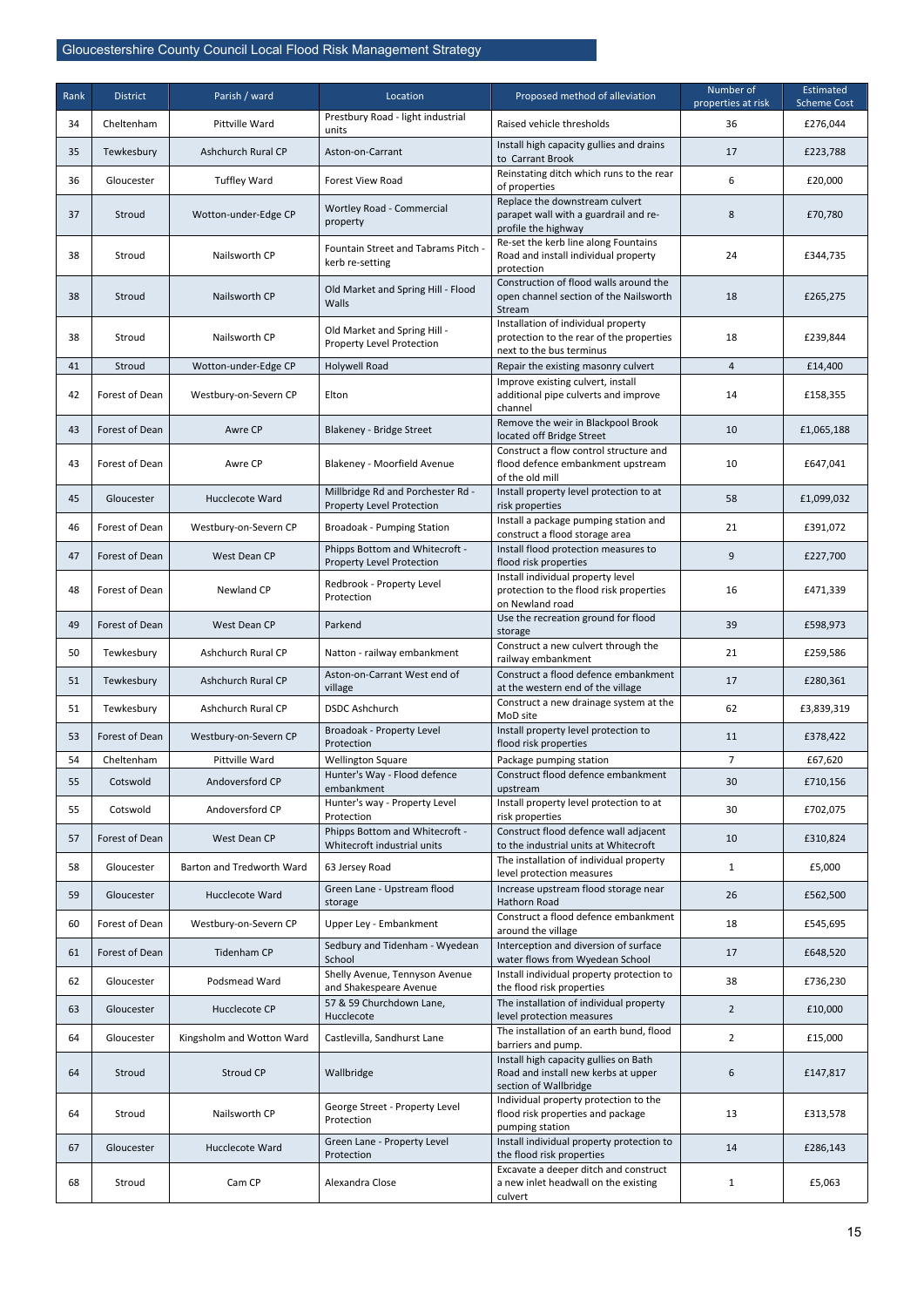| Rank | <b>District</b> | Parish / ward              | Location                                                   | Proposed method of alleviation                                                                | Number of<br>properties at risk | Estimated<br><b>Scheme Cost</b> |
|------|-----------------|----------------------------|------------------------------------------------------------|-----------------------------------------------------------------------------------------------|---------------------------------|---------------------------------|
| 69   | Forest of Dean  | Westbury-on-Severn CP      | Upper Ley - Property Level<br>Protection                   | Install property level protection to<br>flood risk properties                                 | 9                               | £246,675                        |
| 70   | Cotswold        | Willersey CP               | The Quinary - Property Level<br>Protection                 | Install individual property protection to<br>the flood risk properties                        | 10                              | £166,980                        |
| 71   | Forest of Dean  | <b>Tidenham CP</b>         | Sedbury and Tidenham - Day House<br>Farm                   | Construct flood defence bund around<br>Day House Farm                                         | 9                               | £506,394                        |
| 72   | Gloucester      | Barton and Tredworth Ward  | <b>Tredworth School</b>                                    | Retro fitting of SuDs measures (i.e.<br>rainwater gardens, etc) to reduce<br>flooding issues. | $\overline{2}$                  | £20,000                         |
| 72   | Gloucester      | Matson and Robinswood Ward | Finlay Community School, Finlay<br>Road                    | Retro fitting of SuDs measures (i.e.<br>rainwater gardens, etc) to reduce<br>flooding issues. | $\overline{2}$                  | £20,000                         |
| 72   | Stroud          | Wotton-under-Edge CP       | Wortley Road - Dyers Brook                                 | Replace the existing culvert and raise<br>the downstream channel walls                        | 8                               | £396,035                        |
| 75   | Gloucester      | Hucclecote Ward            | Brookfield Rd - Property Level<br>Protection               | Install property level protection to at<br>risk properties                                    | 16                              | £368,115                        |
| 76   | Forest of Dean  | West Dean CP               | Bream                                                      | Install flood protection measures to<br>flood risk properties                                 | 9                               | £227,700                        |
| 77   | Cotswold        | Andoversford CP            | Coln Park - Drain and pumping<br>station                   | Install improved drainage and pumping<br>station                                              | 24                              | £732,499                        |
| 77   | Cotswold        | Andoversford CP            | Coln Park - Property Level<br>Protection                   | Install property level protection to<br>properties at a risk of flooding                      | 24                              | £527,505                        |
| 77   | Cotswold        | Andoversford CP            | Coln Park - Raise thresholds                               | Raise the thresholds of flood risk<br>properties                                              | 24                              | £1,184,274                      |
| 80   | Cotswold        | Willersey CP               | Campden Lane - Property Level<br>Protection                | Install individual property protection to<br>the flood risk properties                        | 8                               | £242,880                        |
| 80   | Cotswold        | <b>Willersey CP</b>        | Campden Lane - Land drain                                  | Install land drain, high capacity gullies<br>and new drainage ditch                           | 8                               | £185,742                        |
| 82   | Forest of Dean  | Awre CP                    | Blakeney - Nibley                                          | Construct a flood defence embankment<br>to protect low lying properties at<br>Nibley          | 6                               | £365,359                        |
| 83   | Tewkesbury      | Ashchurch Rural CP         | Natton                                                     | Construct a flood defence earthwork<br>around the flood risk properties                       | 21                              | £530,681                        |
| 84   | Stroud          | Wotton-under-Edge CP       | Wortley Road - Property Level<br>Protection                | Individual property protection to the<br>flood risk properties                                | 5                               | £140,415                        |
| 85   | Forest of Dean  | Newland CP                 | Newland - Culvert                                          | Excavate new channel and replace<br>existing highway culvert                                  | 6                               | £177,758                        |
| 85   | Forest of Dean  | Newland CP                 | Newland - Property Level<br>Protection                     | Install individual property level<br>protection to the flood risk properties                  | 6                               | £151,800                        |
| 87   | Forest of Dean  | Coleford CP                | Crucible Close and Stepbridge Road                         | Improve drainage infrastructure at the<br>Industrial estate                                   | 26                              | £661,644                        |
| 88   | Tewkesbury      | Ashchurch Rural CP         | Walton Cardiff - Brook Cottage                             | Install property level protection at<br><b>Brook Cottage</b>                                  | $\mathbf{1}$                    | £10,419                         |
| 89   | Tewkesbury      | Stanway CP                 | <b>Hailes</b>                                              | Construct a flood defence embankment<br>around the flood risk property                        | 17                              | £623,641                        |
| 90   | Forest of Dean  | Westbury-on-Severn CP      | Westbury-on-Severn - A48                                   | Construct a new culvert under the A48<br>highway                                              | 5                               | £69,377                         |
| 91   | Stroud          | Dursley CP                 | <b>Caswell Mews</b>                                        | Watercourse realignment                                                                       | $\mathbf{1}$                    | £5,000                          |
| 92   | Cotswold        | Willersey CP               | Willersey Industrial Estate - Flood<br>relief culvert      | Install a flood relief culvert through the<br>railway embankment                              | 6                               | £283,378                        |
| 92   | Cotswold        | <b>Willersey CP</b>        | Willersey Industrial Estate -<br>Property Level Protection | Install property level protection<br>measures to the industrial units                         | 6                               | £220,110                        |
| 94   | Forest of Dean  | West Dean CP               | <b>Berry Hill</b>                                          | Construct flood bund, new culvert and<br>outfall at The Gamekeeper's Inn                      | 4                               | £245,811                        |
| 94   | Forest of Dean  | Awre CP                    | Blakeney - Doctor's Surgery                                | Flood protection to the Doctor's<br>surgery off Millend                                       | $\mathbf{1}$                    | £36,514                         |
| 94   | Stroud          | Cam CP                     | Alexandra Close - Kingshill Lane                           | Improve surface water drainage along<br>Kingshill Lane                                        | $\mathbf{1}$                    | £103,170                        |
| 97   | Cotswold        | Andoversford CP            | STW asset                                                  | Construct flood defence wall and<br>embankment                                                | $\mathbf{1}$                    | £307,484                        |
| 97   | Tewkesbury      | Ashchurch Rural CP         | Walton Cardiff - M5                                        | Restrict the volume of flow through the<br>M5 culvert                                         | $\mathbf{1}$                    | £43,828                         |

| 99  | Forest of Dean | Westbury-on-Severn CP | Westbury-on-Severn - Railway<br>Embankment | Constrict flows through the upstream<br>culverts passing through the railway<br>embankment        | £77,625  |
|-----|----------------|-----------------------|--------------------------------------------|---------------------------------------------------------------------------------------------------|----------|
| -99 | Forest of Dean | Westbury-on-Severn CP | Westbury-on-Severn - Upstream of<br>A48    | Construct a flow control structure and<br>flood defence embankment upstream<br>of the A48 highway | £466,121 |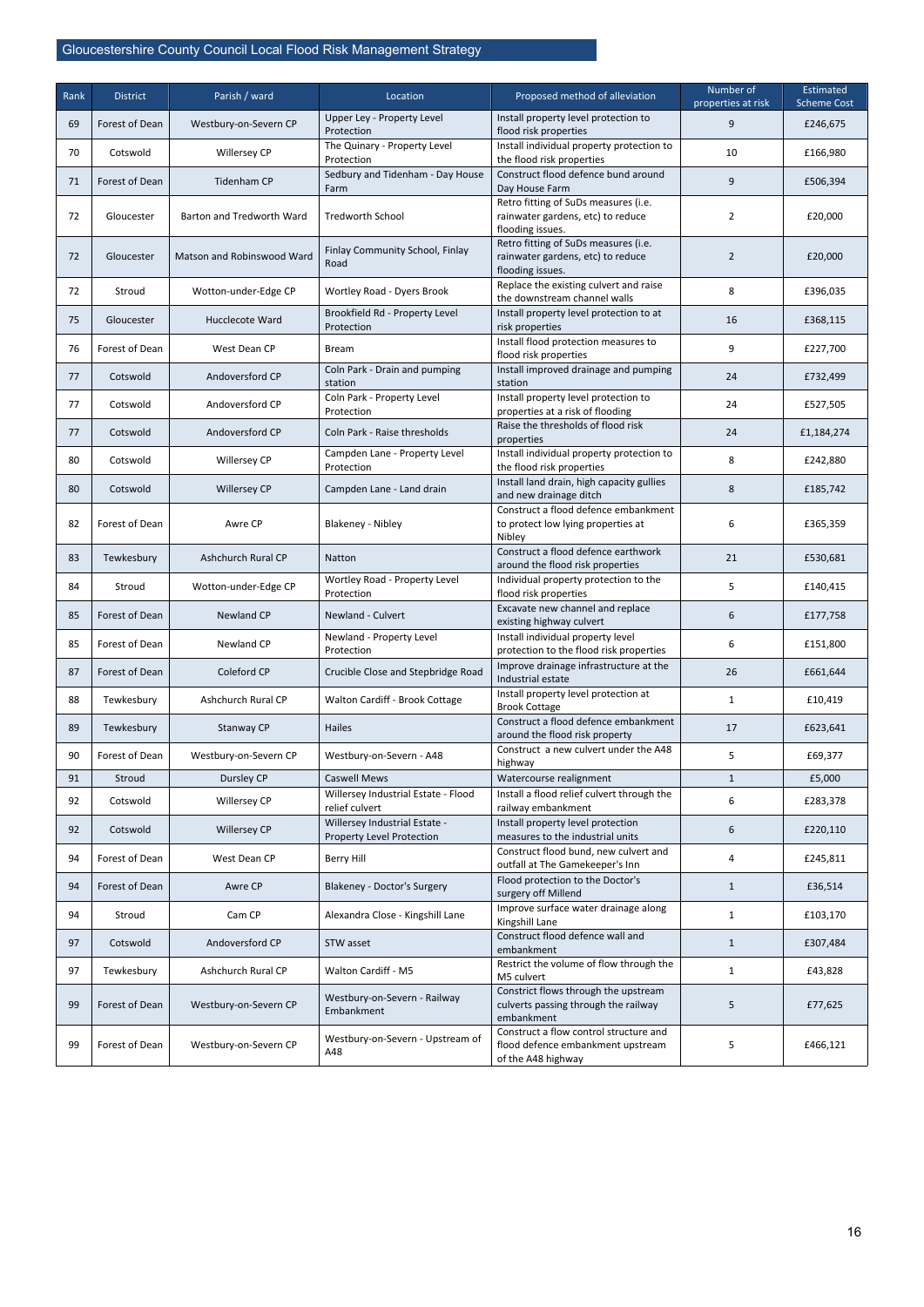# <span id="page-22-0"></span>**4. Preliminary Flood Risk Assessment Review**

19. Under the Flood Risk Regulations 2009<sup>4</sup>, Gloucestershire County Council, as the LLFA, was required to undertake a Preliminary Flood Risk Assessment (PFRA) to identify the areas in Gloucestershire at significant flood risk. The first PFRA was completed in 2011<sup>5</sup> and should be reviewed every 6 years. Phase 1 of the PFRA review was completed and submitted to the Environment Agency by 22<sup>nd</sup> June 2017 for their evaluation by 22<sup>nd</sup> December 2017.

20. By using the latest surface water flood risk model "Risk of Flooding from Surface Water" (previously known as the "updated Flood Maps for Surface Water"), which was released in 2013, after the first PFRA, the review has shown that Gloucestershire now has an area at significant flood risk or a "Flood Risk Area" (FRA)<sup>6</sup>. The FRA is in Cheltenham town centre and covers the Wards of Lansdown, College, All Saints, Oakley and Charlton Park among others.

21. The FRA will be reviewed by the Environment Agency and, if it is decided the FRA should remain, GCC may be required to produce a Flood Hazard Map and a Flood Risk Map of the area. This will be made public either by GCC and/or by the Environment Agency.

<sup>4</sup> Flood Risk Regulations 2009: [http://www.legislation.gov.uk/uksi/2009/3042/made.](http://www.legislation.gov.uk/uksi/2009/3042/made)

<sup>5</sup> The first PFRA report can be found at: [http://www.gloucestershire.gov.uk/roads-parking-and-rights-of-way/plans](http://www.gloucestershire.gov.uk/roads-parking-and-rights-of-way/plans-policies-procedures-manuals/surface-water-management-plans/)[policies-procedures-manuals/surface-water-management-plans/.](http://www.gloucestershire.gov.uk/roads-parking-and-rights-of-way/plans-policies-procedures-manuals/surface-water-management-plans/)

<sup>6</sup> These are defined by 5 or more "blue squares" (a 1km square with either 200 or more people [number of residential properties x2.34 people], 20 or more non-residential properties or 1 or more key services [e.g. emergency services, hospitals, schools, utilities] at risk of flooding) are found within a 3x3 km grid.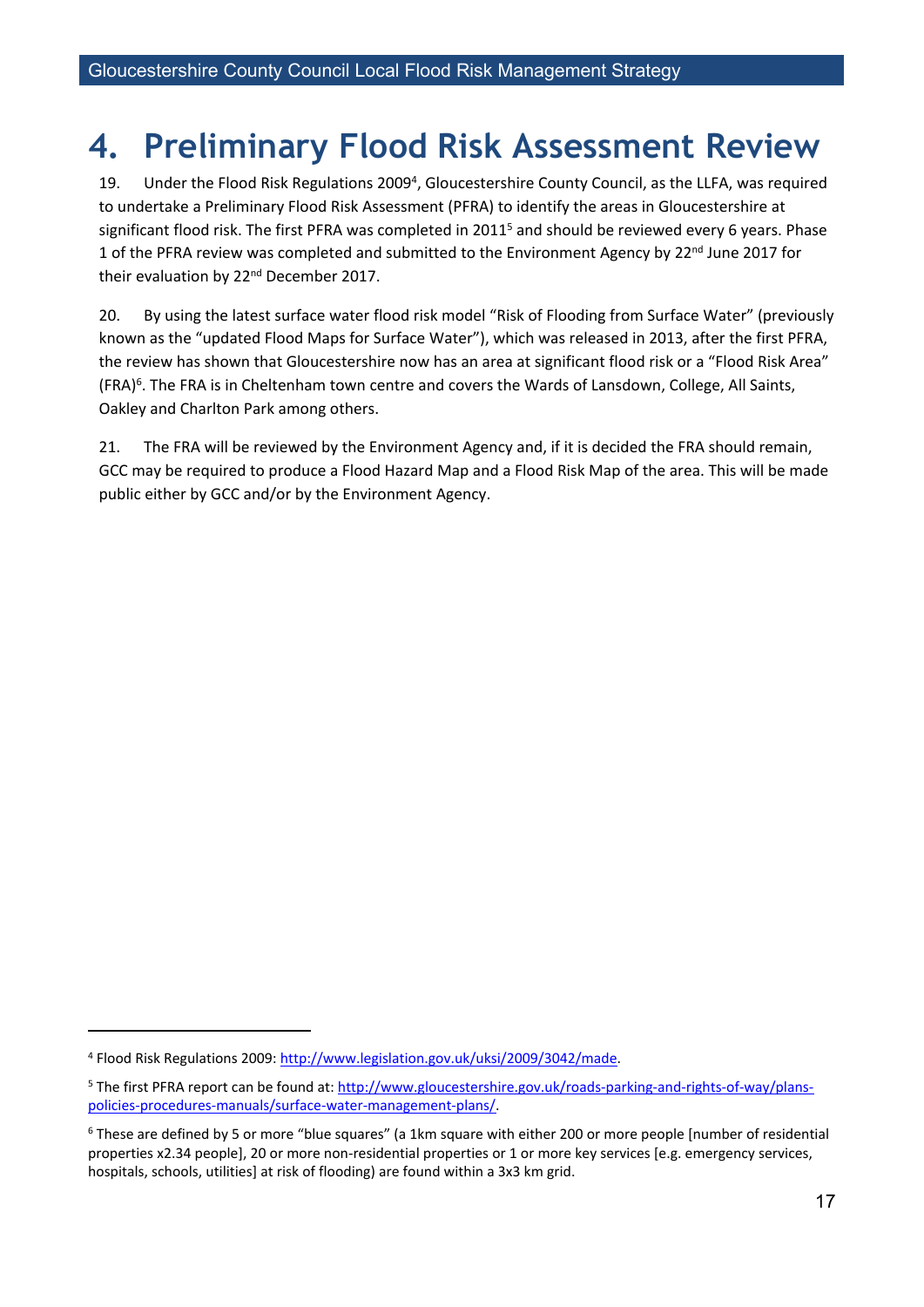# <span id="page-23-0"></span>**5. Appendix**

# <span id="page-23-1"></span>5.1. **Table of definitions**

#### <span id="page-23-2"></span>**Table 5-1 Table of definitions**

|               | Definition                                                                                                                                                                                                         |
|---------------|--------------------------------------------------------------------------------------------------------------------------------------------------------------------------------------------------------------------|
| <b>CPT</b>    | Civil Protection Team                                                                                                                                                                                              |
| EA            | <b>Environment Agency</b>                                                                                                                                                                                          |
| FAS           | Flood Advisory Service - a not for profit organisation who promote flood awareness.                                                                                                                                |
| <b>FDR</b>    | Flood Data Register - n application used by the LLFA to record property flooding.                                                                                                                                  |
| <b>FRA</b>    | Flood Risk Area - an area which has 5 or more "blue squares" (a 1km square with either 200 or more                                                                                                                 |
|               | people [number of residential properties x2.34 people], 20 or more non-residential properties or 1 or<br>more key services [e.g. emergency services, hospitals, schools, utilities] at risk of flooding) are found |
|               | within a 3x3 km grid.                                                                                                                                                                                              |
| GCC           | Gloucestershire County Council                                                                                                                                                                                     |
| <b>LLFA</b>   | Lead Local Flood Authority - Gloucestershire County Council was made the LLFA for Gloucestershire                                                                                                                  |
|               | following the Flood and Water Management Act 2010.                                                                                                                                                                 |
| <b>PFRA</b>   | Preliminary Flood Risk Assessment - a countywide assessment of flood risk identifying high risk areas.                                                                                                             |
|               | This is to be reviewed every 6 years.                                                                                                                                                                              |
| <b>RMA</b>    | Risk Management Authority - are defined in the Flood and Water Management Act as the LLFA,                                                                                                                         |
|               | district/borough councils, the Environment Agency, water and sewerage companies, the highway                                                                                                                       |
|               | authorities and Internal Drainage Boards. Their roles are discussed in Section 2 of the Local Strategy.                                                                                                            |
| <b>RoFfSW</b> | Risk of Flooding from Surface Water - formally the updated Flood Maps for Surface Water (uFMfSW), it                                                                                                               |
|               | is a national computer model demonstrating the risk of flooding from surface water across the country.                                                                                                             |
| <b>SEA</b>    | Strategic Environmental Assessment - a process for considering the potential environmental impacts of<br>addressing flood risk.                                                                                    |
| <b>SuDS</b>   | Sustainable Drainage System - a form of surface water drainage which tries to mimic the natural                                                                                                                    |
|               | environment.                                                                                                                                                                                                       |
| <b>SWIM</b>   | Severe Weather Information Management - an online flood reporting system which allows members of                                                                                                                   |
|               | the public to report flooding directly to the website.                                                                                                                                                             |
| <b>SWMP</b>   | Surface Water Management Plan - a report completed in 2011 for several areas around                                                                                                                                |
|               | Gloucestershire which investigates the surface water flooding in 2007 and with recommended                                                                                                                         |
|               | alleviation measures.                                                                                                                                                                                              |